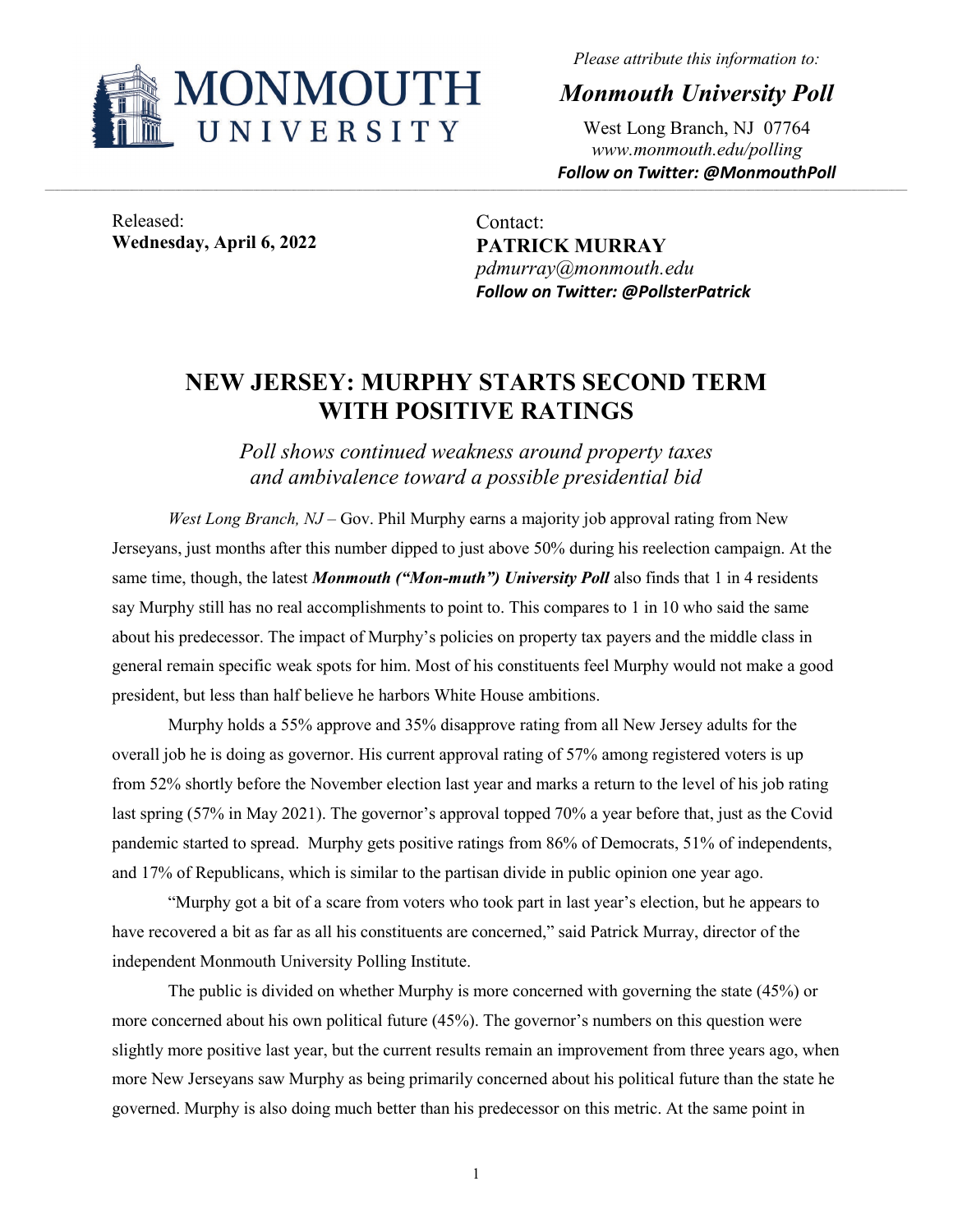Chris Christie's second term, just 35% of the public said he was more concerned about governing New Jersey while a majority (54%) said he was more focused on his political future. Christie was reelected by a large majority in 2013, but was hit by the Bridgegate scandal when this poll was taken.

One-third of New Jerseyans (33%) say Phil Murphy helps the state's image around the country and one-quarter (24%) say he hurts New Jersey's image, while 40% say the governor makes no difference. At the same point in Christie's term, 29% said he helped New Jersey's national image, 33% said he hurt it, and 34% said he made no difference.

"The public does not see Murphy as being as ambitious as Christie was. Some political observers say that isn't true, but he doesn't wear those ambitions on his sleeve like his predecessor did. Of course, Christie was much more of a media magnet, which heightened speculation about him," said Murray.



Fewer than 4 in 10 New Jersey residents believe that Murphy is planning to run for president someday (5% say he definitely is and 32% say probably). This contrasts with Christie. A solid majority of New Jersey voters thought the Republican had his eye on the White House while he was running for reelection as governor.

Despite the public's current positive ratings of the job Murphy is doing as governor, most (56%) say he would not make

a good president. Just 33% say he is presidential material. This is certainly not a ringing endorsement, but it is still better than views of Christie in his second term. In 2015, more than 2 in 3 of his thenconstituents said Christie would not make a good president.

Three in 10 New Jerseyans (30%) say Murphy has garnered major accomplishments during his time as governor and 42% say he has minor accomplishments. Another 25%, though, say he has no real accomplishments to point to. These numbers are similar to a Monmouth poll taken one year ago. Going back nine years to the prior incumbent, 36% said then-Gov. Christie had major accomplishments and 49% said he had minor accomplishments, while just 10% said he had none.

The poll also asked how Murphy's policies have impacted six different constituent groups in New Jersey. Not much has changed since Monmouth posed these questions last year. Just under 4 in 10 (37%) say poor residents have been helped by the governor's policies, while 28% say they have been hurt and 22% say there has been no impact on poor residents. This is the only group where the poll finds a clear net positive impact rating for Murphy's policies. Opinion is more divided on how Murphy has impacted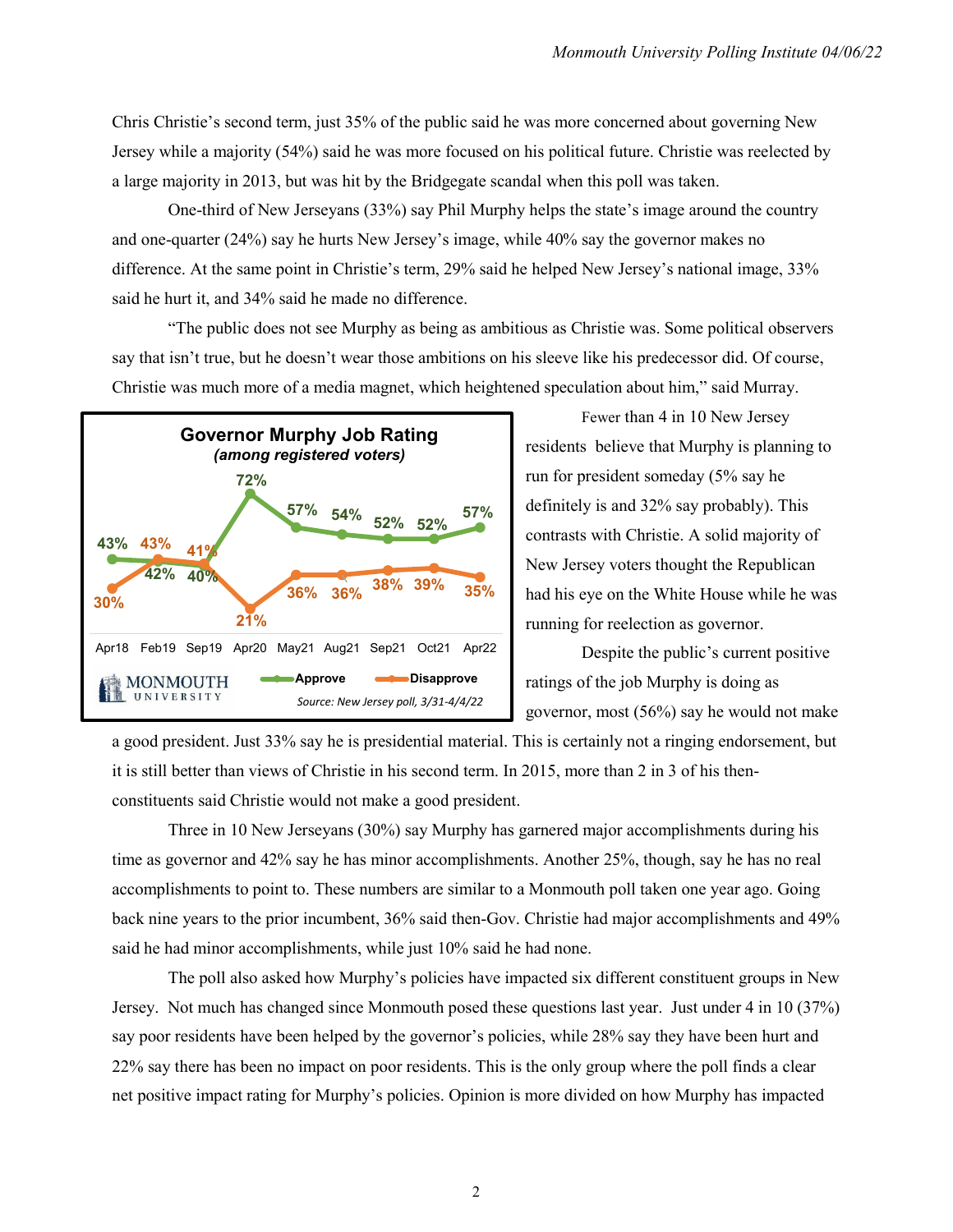wealthy residents (26% helped and 21% hurt) and transit riders (20% helped and 17% hurt). On the other hand, the effect of the governor's policies is seen as being decidedly more negative for property tax payers (13% helped and 46% hurt), middle-class residents (27% helped and 38% hurt), and businesses in the state (29% helped and 38% hurt).

"Property taxes are a perennial issue in New Jersey politics and they played a role in nearly upending Murphy's reelection bid. His budget proposal puts an emphasis on this issue. We'll have to see if it pays dividends in the future," said Murray.

The *Monmouth University Poll* was conducted by telephone from March 31 to April 4, 2022 with 802 New Jersey adults. The question results in this release have a margin of error of +/- 3.5 percentage points. The poll was conducted by the Monmouth University Polling Institute in West Long Branch, NJ.

### **QUESTIONS AND RESULTS**

(\* Some columns may not add to 100% due to rounding.)

[*Q1 held for future release.*]

|  |  | Do you approve or disapprove of the job Phil Murphy is doing as governor? |  |  |  |  |  |  |
|--|--|---------------------------------------------------------------------------|--|--|--|--|--|--|
|--|--|---------------------------------------------------------------------------|--|--|--|--|--|--|

| TREND: All adults                  | April<br>2022 | Oct.<br>2021 | Sept.<br>2021 | Aug.<br>2021 | Mav<br>2021 | April<br>2020 | Sept.<br>2019 | Feb.<br>2019 | April<br>2018 |
|------------------------------------|---------------|--------------|---------------|--------------|-------------|---------------|---------------|--------------|---------------|
| Approve                            | 55%           | n/a          | n/a           | n/a          | 57%         | 71%           | 41%           | 43%          | 44%           |
| Disapprove                         | 35%           | n/a          | n/a           | n/a          | 35%         | 21%           | 38%           | 40%          | 28%           |
| (VOL) No opinion                   | 10%           | n/a          | n/a           | n/a          | 8%          | 8%            | 21%           | 17%          | 28%           |
| (n)                                | (802)         | n/a          | n/a           | n/a          | (706)       | (704)         | (713)         | (604)        | (703)         |
| <b>TREND: Registered</b><br>voters | April<br>2022 | Oct.<br>2021 | Sept.<br>2021 | Aug.<br>2021 | Mav<br>2021 | April<br>2020 | Sept.<br>2019 | Feb.<br>2019 | April<br>2018 |
| Approve                            | 57%           | 52%          | 52%           | 54%          | 57%         | 72%           | 40%           | 42%          | 43%           |
| Disapprove                         | 35%           | 39%          | 38%           | 36%          | 36%         | 21%           | 41%           | 43%          | 30%           |
| (VOL) No opinion                   | 9%            | 9%           | 10%           | 10%          | 7%          | 7%            | 19%           | 16%          | 27%           |
| (n)                                | (738)         | (1,000)      | (804)         | (810)        | (661)       | (635)         | (651)         | (549)        | (632)         |

#### 3. Do you approve or disapprove of the job the state legislature is doing?

| TREND: All adults | April | Mav   | April | Sept. | Feb.  | April |  |
|-------------------|-------|-------|-------|-------|-------|-------|--|
|                   | 2022  | 2021  | 2020  | 2019  | 2019  | 2018  |  |
| Approve           | 44%   | 47%   | 54%   | 33%   | 37%   | 36%   |  |
| Disapprove        | 39%   | 38%   | 27%   | 42%   | 42%   | 39%   |  |
| (VOL) No opinion  | 17%   | 14%   | 19%   | 25%   | 21%   | 24%   |  |
| (n)               | (802) | (706) | (704) | (713) | (604) | (703) |  |

| <b>TREND: Registered</b><br>voters                      | April<br>2022       | Mav<br>$202^{\circ}$ | April<br>2020        | Sept.<br>2019       | Feb.<br>2019        | April<br>2018        | July<br>2017         | Mav<br>2016          | July<br>2015        | May<br>2015         | Feb.<br>2015        | Sept.<br>2014      | June<br>2014                 | April<br>2014       | Feb.<br>2014         | Jan.<br>2014        |
|---------------------------------------------------------|---------------------|----------------------|----------------------|---------------------|---------------------|----------------------|----------------------|----------------------|---------------------|---------------------|---------------------|--------------------|------------------------------|---------------------|----------------------|---------------------|
| Approve                                                 | 45%                 | 47%                  | 56%                  | 32%                 | 35%                 | 34%                  | 23%                  | 29%                  | 32%                 | 33%                 | 37%                 | 35%                | 36%                          | 38%                 | 38%                  | 47%                 |
| Disapprove                                              | 40%                 | 40%                  | 28%                  | 45%                 | 45%                 | 42%                  | 62%                  | 53%                  | 51%                 | 48%                 | 46%                 | 46%                | 48%                          | 46%                 | 47%                  | 35%                 |
| (VOL) No opinion                                        | 15%                 | 12%                  | 16%                  | 22%                 | 20%                 | 24%                  | 15%                  | 19%                  | 17%                 | 19%                 | 17%                 | 19%                | 17%                          | 15%                 | 14%                  | 18%                 |
| (n)                                                     | (738)               | (661)                | (635)                | (651)               | (549)               | (632)                | (758)                | (703)                | (453)               | (441)               | (712)               | (680)              | (717)                        | (690)               | (690)                | (470)               |
| <b>TREND: Registered</b><br>voters continued<br>Approve | Dec.<br>2013<br>44% | Sept.<br>2013<br>38% | April<br>2013<br>41% | Feb.<br>2013<br>40% | Dec.<br>2012<br>43% | Sept.<br>2012<br>32% | July.<br>2012<br>34% | April<br>2012<br>37% | Feb.<br>2012<br>34% | Oct.<br>201'<br>33% | Aug.<br>201'<br>35% | Mav<br>2011<br>32% | Feb.<br>$201^{\circ}$<br>29% | Julv<br>2010<br>25% | April<br>2010<br>19% | Feb.<br>2010<br>24% |
| Disapprove                                              | 38%                 | 36%                  | 42%                  | 35%                 | 34%                 | 43%                  | 45%                  | 41%                  | 42%                 | 45%                 | 48%                 | 48%                | 45%                          | 49%                 | 57%                  | 49%                 |
| (VOL) No opinion                                        | 19%                 | 27%                  | 17%                  | 25%                 | 22%                 | 25%                  | 21%                  | 23%                  | 24%                 | 22%                 | 17%                 | 20%                | 26%                          | 26%                 | 24%                  | 27%                 |
| (n)                                                     | (698)               | (674)                | (694)                | (697)               | ′726)               | (715)                | (678)                | (692)                | (709)               | (693)               | 730)                | (725)              | (718)                        | ′747)               | (719)                | (716)               |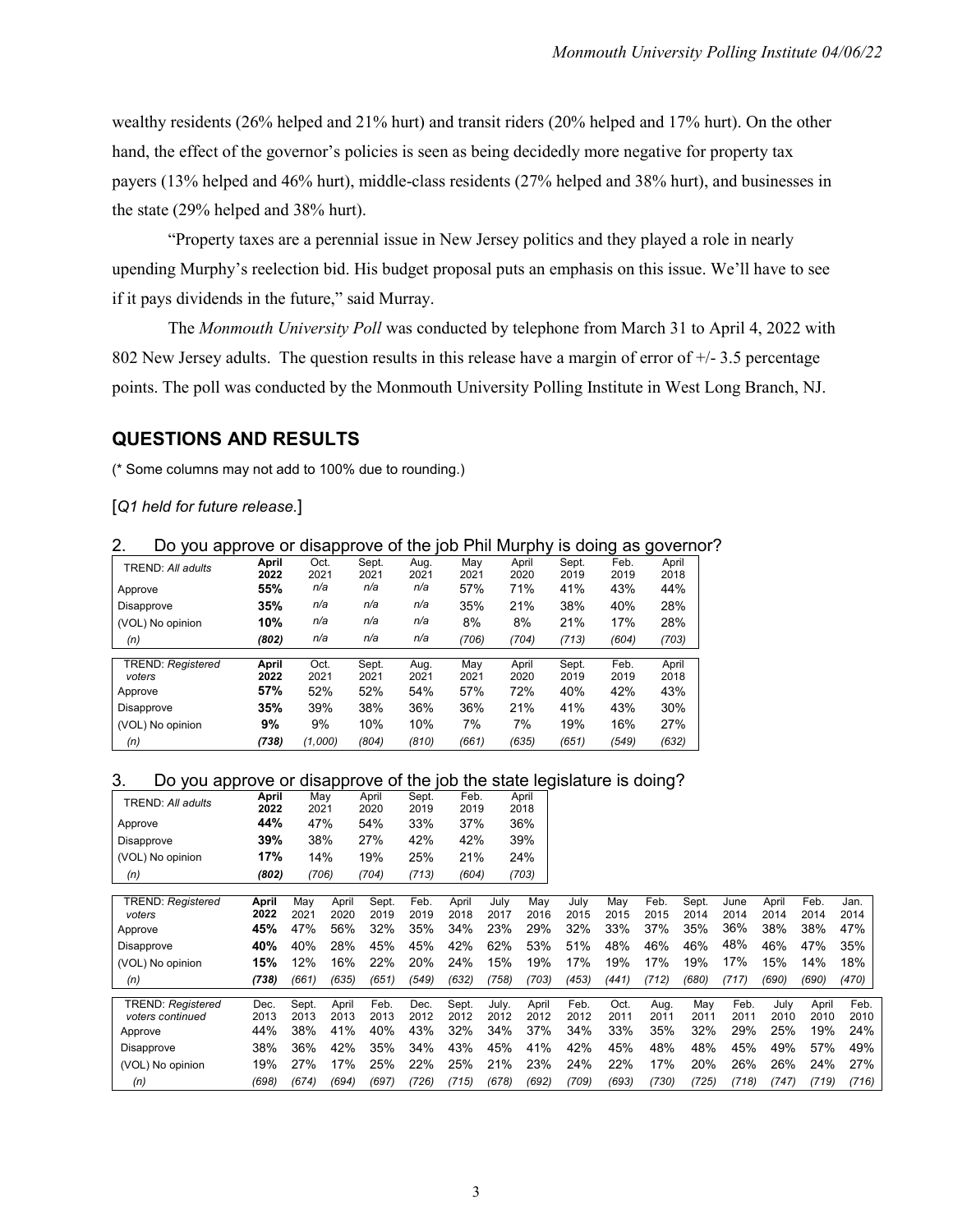| <b>TREND: Registered</b><br>voters continued | July<br>2009 | Feb.<br>2009 | Sept.<br>2008 | July<br>2008 | April<br>2008 | March<br>2008 | Oct.<br>2007 | Feb.<br>2007 |
|----------------------------------------------|--------------|--------------|---------------|--------------|---------------|---------------|--------------|--------------|
| Approve                                      | 31%          | 23%          | 29%           | 27%          | 28%           | 25%           | 32%          | 34%          |
| Disapprove                                   | 48%          | .55%         | 50%           | 47%          | 55%           | 53%           | 43%          | 42%          |
| (VOL) No opinion                             | 22%          | 22%          | 21%           | 26%          | 17%           | 22%           | 25%          | 23%          |
| (n)                                          | (792)        | (721)        | (709)         | (889)        | (720)         | (719)         | (688)        | (681)        |

[*Q4-8 held for future release.*]

9. Do you think Phil Murphy is more concerned with governing the state of New Jersey or more concerned about his own political future? [*CHOICES WERE ROTATED*]

| TREND:                    |       |       |       |       |       |       | COMPARISON: |       |       | <b>Chris Christie</b> |       |       |
|---------------------------|-------|-------|-------|-------|-------|-------|-------------|-------|-------|-----------------------|-------|-------|
|                           | April | Mav   | Sept. | Feb.  | April | July  | April       | Feb.  | Jan.  | Sept.                 | Dec.  | Feb.  |
|                           | 2022  | 2021  | 2019  | 2019  | 2018  | 2017  | 2014        | 2014  | 2014  | 2013                  | 2012  | 2012  |
| Governing the state of NJ | 45%   | 49%   | 33%   | 33%   | 40%   | 14%   | 35%         | 35%   | 42%   | 44%                   | 61%   | 39%   |
| His own political future  | 45%   | 41%   | 49%   | 46%   | 39%   | 79%   | 54%         | 56%   | 47%   | 38%                   | 30%   | 48%   |
| (VOL) Both equally        | 3%    | 3%    | 4%    | 4%    | 3%    | 2%    | 7%          | 5%    | 6%    | 12%                   | 5%    | 6%    |
| (VOL) Don't know          | 7%    | 7%    | 15%   | 16%   | 18%   | 4%    | 4%          | 4%    | 5%    | 6%                    | 4%    | 7%    |
| (n)                       | (802) | (706) | (713) | (604) | (703) | (800) | (803)       | (803) | (541) | (783)                 | (816) | (803) |

| 10. Thinking about Phil Murphy's time as governor so far, would you say that he has major |  |  |
|-------------------------------------------------------------------------------------------|--|--|
| accomplishments, minor accomplishments, or no real accomplishments to point to?           |  |  |

| TREND:                  |       |       |       | COMPARISON: |       |       | <b>Chris Christie</b> |       |       |
|-------------------------|-------|-------|-------|-------------|-------|-------|-----------------------|-------|-------|
|                         | April | Mav   | Sept. | Sept.       | Dec.  | Sept. | Aua.                  | Mav   | Feb.  |
|                         | 2022  | 2021  | 2019  | 2013        | 2012  | 2012  | 2011                  | 2011  | 2011  |
| Major accomplishments   | 30%   | 34%   | 12%   | 36%         | 42%   | 31%   | 24%                   | 23%   | 25%   |
| Minor accomplishments   | 42%   | 37%   | 42%   | 49%         | 41%   | 43%   | 40%                   | 40%   | 39%   |
| No real accomplishments | 25%   | 25%   | 36%   | 10%         | 11%   | 21%   | 34%                   | 34%   | 34%   |
| (VOL) Don't know        | 4%    | 3%    | 10%   | 5%          | 5%    | 5%    | 3%                    | 2%    | 2%    |
| (n)                     | (802) | (706) | (713) | (783)       | (816) | (805) | (802)                 | (807) | (801) |

11. I'd like to get your opinion on how Governor Murphy's policies have affected different groups of New Jerseyans. Have his policies helped, hurt, or had no impact on [*READ ITEM*]? [*ITEMS WERE ROTATED*] [*Note: In April 2018, poll question asked "how Governor Murphy's policies will affect different groups…"*]

Middle class residents

| TREND:                     | April<br>2022 | Mav<br>2021 | Sept.<br>2019 | Feb.<br>2019 | April<br>2018 |
|----------------------------|---------------|-------------|---------------|--------------|---------------|
| Helped                     | 27%           | 31%         | 17%           | 18%          | 26%           |
| Hurt                       | 38%           | 36%         | 31%           | 39%          | 41%           |
| No impact                  | 27%           | 25%         | 36%           | 27%          | 17%           |
| (VOL) Both helped and hurt | 2%            | 2%          | 2%            | 1%           | 2%            |
| (VOL) Don't know           | 6%            | 7%          | 14%           | 15%          | 14%           |
| (n)                        | (802)         | (706)       | (713)         | (604)        | (703)         |

#### Poor residents

| TREND:                     | April<br>2022 | Mav<br>2021 | Sept.<br>2019 | Feb.<br>2019 | April<br>2018 |
|----------------------------|---------------|-------------|---------------|--------------|---------------|
| Helped                     | 37%           | 43%         | 25%           | 27%          | 38%           |
| Hurt                       | 28%           | 22%         | 21%           | 28%          | 29%           |
| No impact                  | 22%           | 22%         | 32%           | 27%          | 14%           |
| (VOL) Both helped and hurt | 1%            | 1%          | 1%            | $1\%$        | 2%            |
| (VOL) Don't know           | 13%           | 13%         | 21%           | 18%          | 17%           |
| (n)                        | (802)         | (706)       | (713)         | (604)        | (703)         |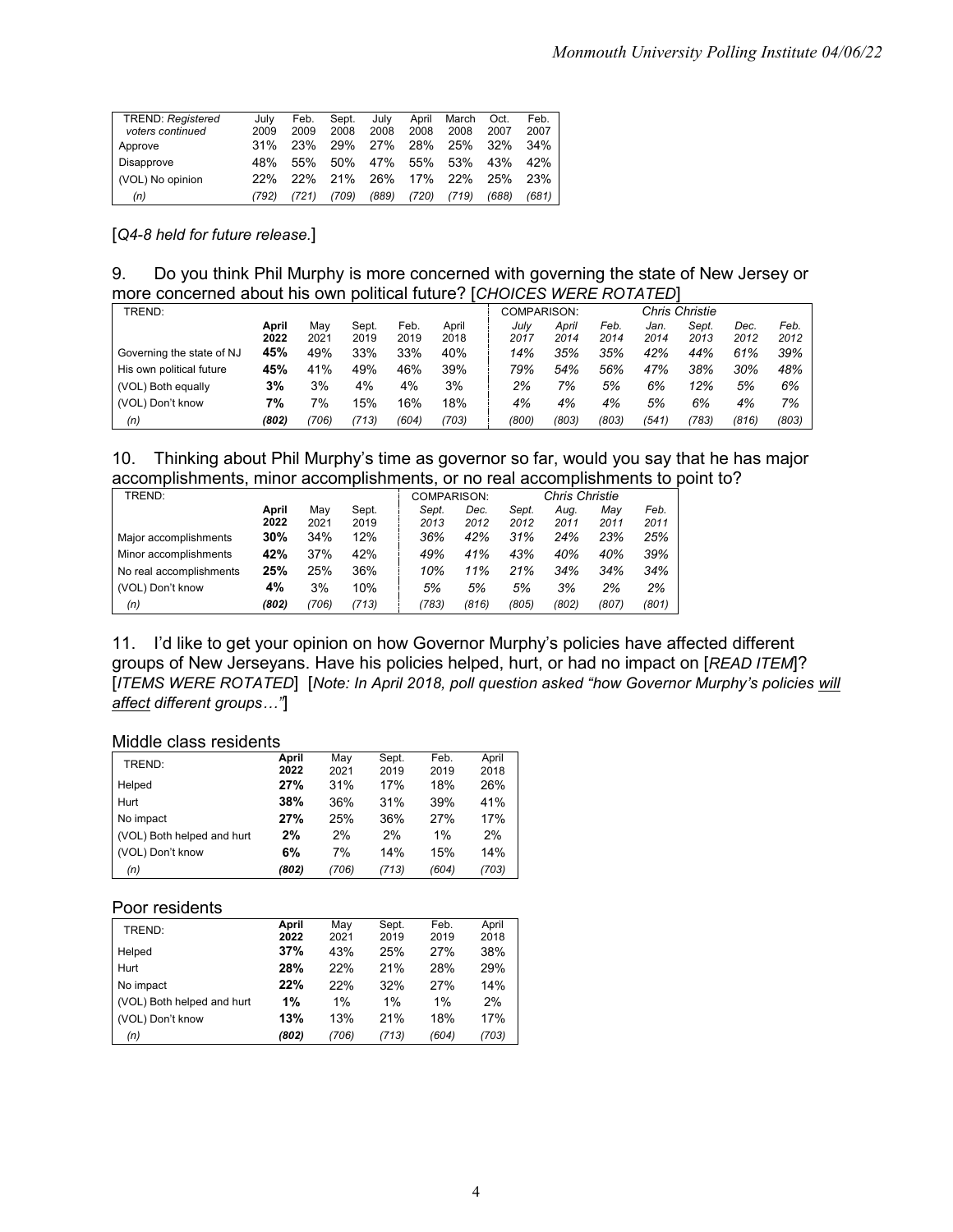#### Wealthy residents

| TREND:                     | April | Mav   | Sept. | Feb.  | April |
|----------------------------|-------|-------|-------|-------|-------|
|                            | 2022  | 2021  | 2019  | 2019  | 2018  |
| Helped                     | 26%   | 21%   | 27%   | 22%   | 24%   |
| Hurt                       | 21%   | 21%   | 14%   | 21%   | 29%   |
| No impact                  | 37%   | 38%   | 31%   | 30%   | 30%   |
| (VOL) Both helped and hurt | 1%    | 1%    | 1%    | 1%    | $1\%$ |
| (VOL) Don't know           | 16%   | 19%   | 27%   | 26%   | 17%   |
| (n)                        | (802) | (706) | (713) | (604) | (703) |

#### Property tax payers

| TREND:                     | April<br>2022 | Mav<br>2021 | Sept.<br>2019 | Feb.<br>2019 | April<br>2018 |
|----------------------------|---------------|-------------|---------------|--------------|---------------|
| Helped                     | 13%           | 14%         | 10%           | 6%           | 17%           |
| Hurt                       | 46%           | 46%         | 39%           | 48%          | 51%           |
| No impact                  | 29%           | 26%         | 33%           | 29%          | 14%           |
| (VOL) Both helped and hurt | 1%            | 1%          | 1%            | 1%           | 1%            |
| (VOL) Don't know           | 11%           | 13%         | 17%           | 16%          | 17%           |
| (n)                        | (802)         | (706)       | (713)         | (604)        | (703)         |

#### Transit riders

| TREND:                     | April | Mav   | Sept. | Feb.  | April |
|----------------------------|-------|-------|-------|-------|-------|
|                            | 2022  | 2021  | 2019  | 2019  | 2018  |
| Helped                     | 20%   | 24%   | 16%   | 14%   | 28%   |
| Hurt                       | 17%   | 18%   | 18%   | 25%   | 19%   |
| No impact                  | 30%   | 27%   | 29%   | 23%   | 18%   |
| (VOL) Both helped and hurt | 0%    | 1%    | 1%    | 1%    | 1%    |
| (VOL) Don't know           | 32%   | 30%   | 35%   | 37%   | 34%   |
| (n)                        | (802) | (706) | (713) | (604) | (703) |

#### **Businesses**

| TREND:                     | April | Mav   | Sept. | Feb.  | April |
|----------------------------|-------|-------|-------|-------|-------|
|                            | 2022  | 2021  | 2019  | 2019  | 2018  |
| Helped                     | 29%   | 33%   | 23%   | 20%   | 30%   |
| Hurt                       | 38%   | 39%   | 26%   | 33%   | 33%   |
| No impact                  | 18%   | 15%   | 26%   | 24%   | 15%   |
| (VOL) Both helped and hurt | 1%    | 3%    | 1%    | $1\%$ | 1%    |
| (VOL) Don't know           | 14%   | 10%   | 24%   | 21%   | 21%   |
| (n)                        | (802) | (706) | (713) | (604) | (703) |

#### 12. Thinking nationally, does Phil Murphy help or hurt New Jersey's image around the country, or does he make no difference to the state's image?

| <b>COMPARISON:</b> |       | Chris Christie |       |       |       |  |  |  |
|--------------------|-------|----------------|-------|-------|-------|--|--|--|
|                    | April | Mav            | April | Jan.  | July  |  |  |  |
|                    | 2022  | 2015           | 2014  | 2014  | 2012  |  |  |  |
| Help               | 33%   | 17%            | 29%   | 36%   | 41%   |  |  |  |
| Hurt               | 24%   | 47%            | 33%   | 21%   | 29%   |  |  |  |
| No difference      | 40%   | 33%            | 34%   | 40%   | 25%   |  |  |  |
| (VOL) Don't know   | 3%    | 4%             | 3%    | 3%    | 5%    |  |  |  |
| (n)                | (802) | (500)          | (803) | (541) | (803) |  |  |  |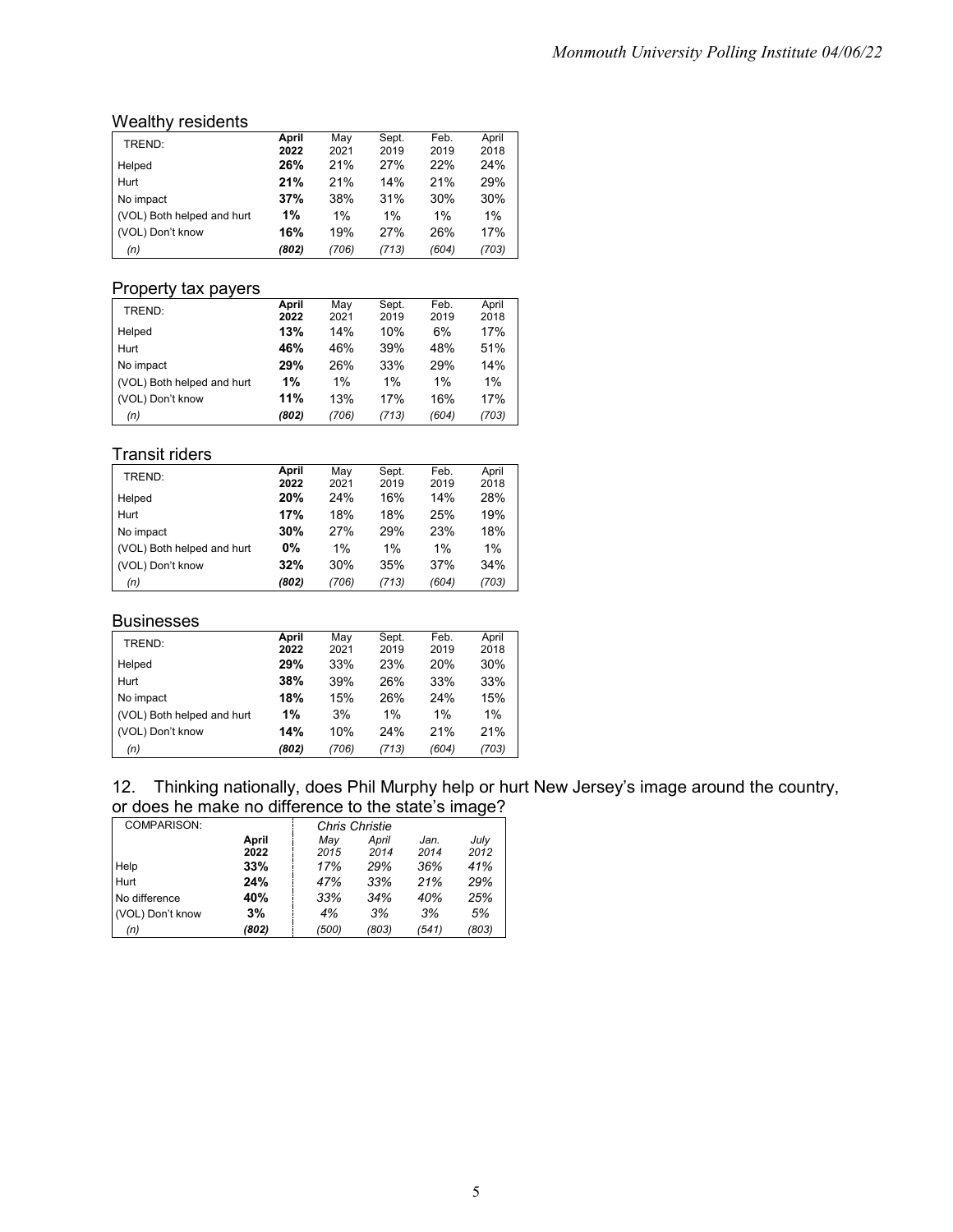| 13. Do you think Phil Murphy plans to run for president someday – would you say definitely, |  |  |  |
|---------------------------------------------------------------------------------------------|--|--|--|
| probably, probably not, or definitely not?                                                  |  |  |  |

| probably, probably |       |                       | .      |  |  |  |
|--------------------|-------|-----------------------|--------|--|--|--|
| COMPARISON:        |       | <b>Chris Christie</b> |        |  |  |  |
|                    | April | May                   | Aug.   |  |  |  |
|                    | 2022  | $2021*$               | 2013** |  |  |  |
| Definitely         | 5%    | 7%                    | 19%    |  |  |  |
| Probably           | 32%   | 35%                   | 60%    |  |  |  |
| Probably not       | 43%   | 35%                   | 11%    |  |  |  |
| Definitely not     | 12%   | 14%                   | 3%     |  |  |  |
| (VOL) Don't know   | 7%    | 9%                    | 8%     |  |  |  |
| (n)                | (802) | 706)                  | 777)   |  |  |  |

*\* 2021 was asked about Christie's plans to run in 2024 \*\* 2013 was only asked of likely voters about Christie's plans to run in 2016*

#### 14. Do you think Phil Murphy would or would not make a good president?

| COMPARISON:      |       | <b>Chris Christie</b> |       |  |  |  |
|------------------|-------|-----------------------|-------|--|--|--|
|                  | April | May                   | July  |  |  |  |
|                  | 2022  | 2021                  | 2015  |  |  |  |
| Would            | 33%   | 19%                   | 27%   |  |  |  |
| Would not        | 56%   | 70%                   | 69%   |  |  |  |
| (VOL) Don't know | 11%   | 11%                   | 4%    |  |  |  |
| (n)              | (802) | (706)                 | (503) |  |  |  |

[*Q15-45 held for future release.*]

#### **METHODOLOGY**

The *Monmouth University Poll* was sponsored and conducted by the Monmouth University Polling Institute from March 31 to April 4, 2022 with a probability-based random sample of 802 New Jersey adults age 18 and older, in English. This includes 280 contacted by a live interviewer on a landline telephone and 522 contacted by a live interviewer on a cell phone. Telephone numbers were selected through random digit dialing and landline respondents were selected with a modified Troldahl-Carter youngest adult household screen. Monmouth is responsible for all aspects of the survey design, data weighting and analysis. The full sample is weighted for region, age, education, gender and race based on US Census information (ACS 2018 one-year survey). Data collection support provided by Braun Research (field) and Dynata (RDD sample). For results based on this sample, one can say with 95% confidence that the error attributable to sampling has a maximum margin of plus or minus 3.5 percentage points (unadjusted for sample design). Sampling error can be larger for sub-groups (see table below). In addition to sampling error, one should bear in mind that question wording and practical difficulties in conducting surveys can introduce error or bias into the findings of opinion polls.

NJ Regions (by county) *North* – Bergen, Essex, Hudson, Morris, Passaic, Sussex, Union, Warren *Central* – Hunterdon, Mercer, Middlesex, Monmouth, Somerset *South* – Atlantic, Burlington, Camden, Cape May, Cumberland, Gloucester, Ocean, Salem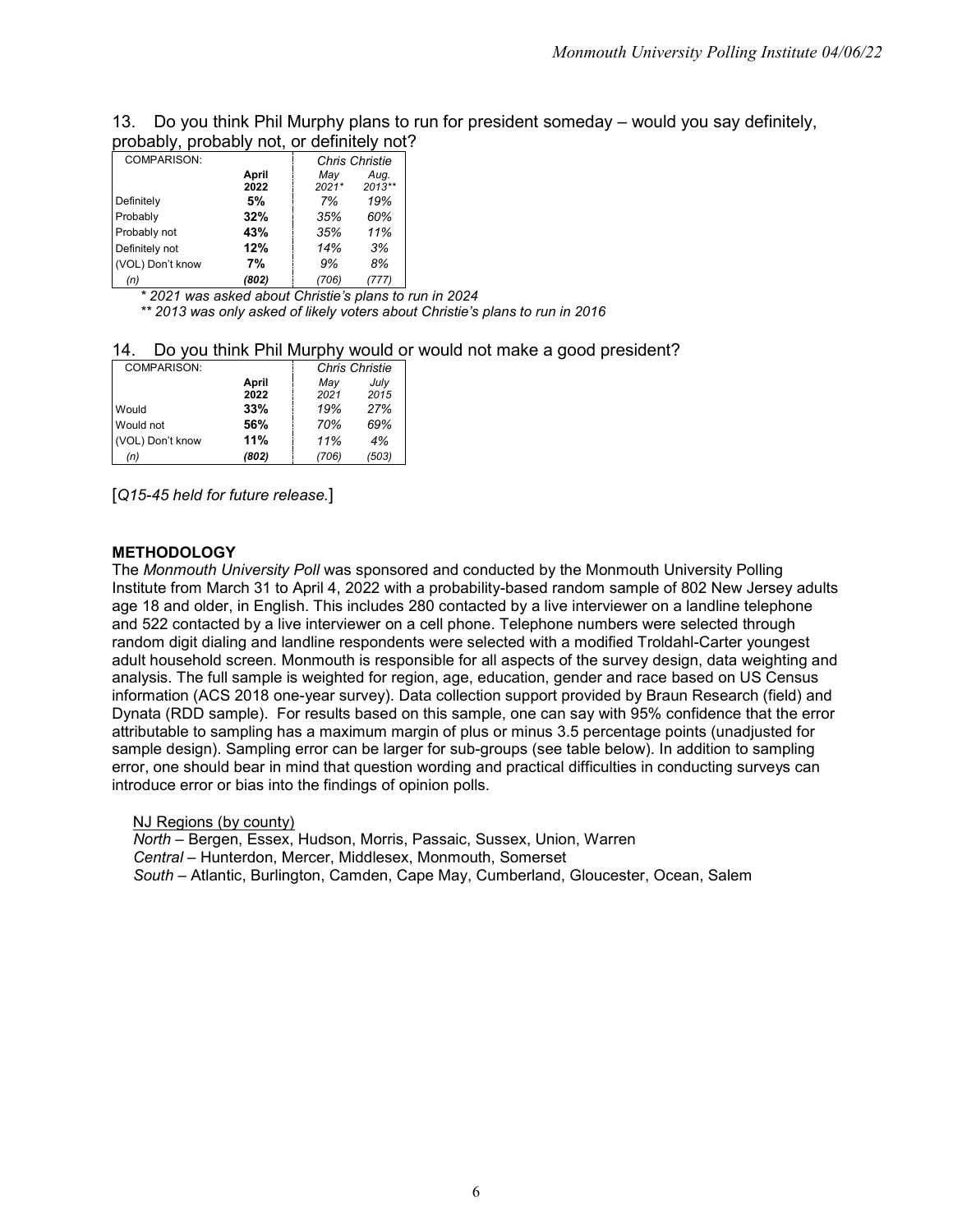### *DEMOGRAPHICS (weighted) Self-Reported 24% Republican 40% Independent 36% Democrat 49% Male 51% Female 28% 18-34 34% 35-54 38% 55+ 58% White 12% Black 19% Hispanic 11% Asian/Other 61% No degree 39% 4 year degree MARGIN OF ERROR*

|                            |                     | sample | $(+/-)$ |
|----------------------------|---------------------|--------|---------|
| TOTAL                      |                     | 802    | 3.5%    |
| <b>REGISTERED VOTER</b>    | Yes                 | 738    | 3.6%    |
|                            | No                  | 64     | 12.3%   |
| <i>SELF-REPORTED PARTY</i> | Republican          | 171    | 7.5%    |
| ID                         | Independent         | 325    | 5.4%    |
|                            | Democrat            | 298    | 5.7%    |
| <b>REGION</b>              | North               | 359    | 5.2%    |
|                            | Central             | 203    | 6.9%    |
|                            | South               | 234    | 6.4%    |
| GENDER                     | Male                | 392    | $5.0\%$ |
|                            | Female              | 410    | 4.8%    |
| AGE                        | 18-34               | 191    | 7.1%    |
|                            | $35 - 54$           | 306    | 5.6%    |
|                            | $55+$               | 301    | 5.7%    |
| <b>RACE</b>                | White, non-Hispanic | 510    | 4.3%    |
|                            | Other               | 270    | 6.0%    |
| <b>COLLEGE GRADUATE</b>    | No degree           | 316    | $5.5\%$ |
|                            | 4 year degree       | 486    | 4.5%    |
| <b>INCOME</b>              | $<$ \$50K           | 128    | 8.7%    |
|                            | \$50 to <\$100K     | 227    | 6.5%    |
|                            | $$100K+$            | 405    | 4.9%    |
| <b>CHILDREN IN HOME</b>    | Yes                 | 286    | 5.8%    |
|                            | No                  | 516    | 4.3%    |

**###**

*unweighted* 

*moe*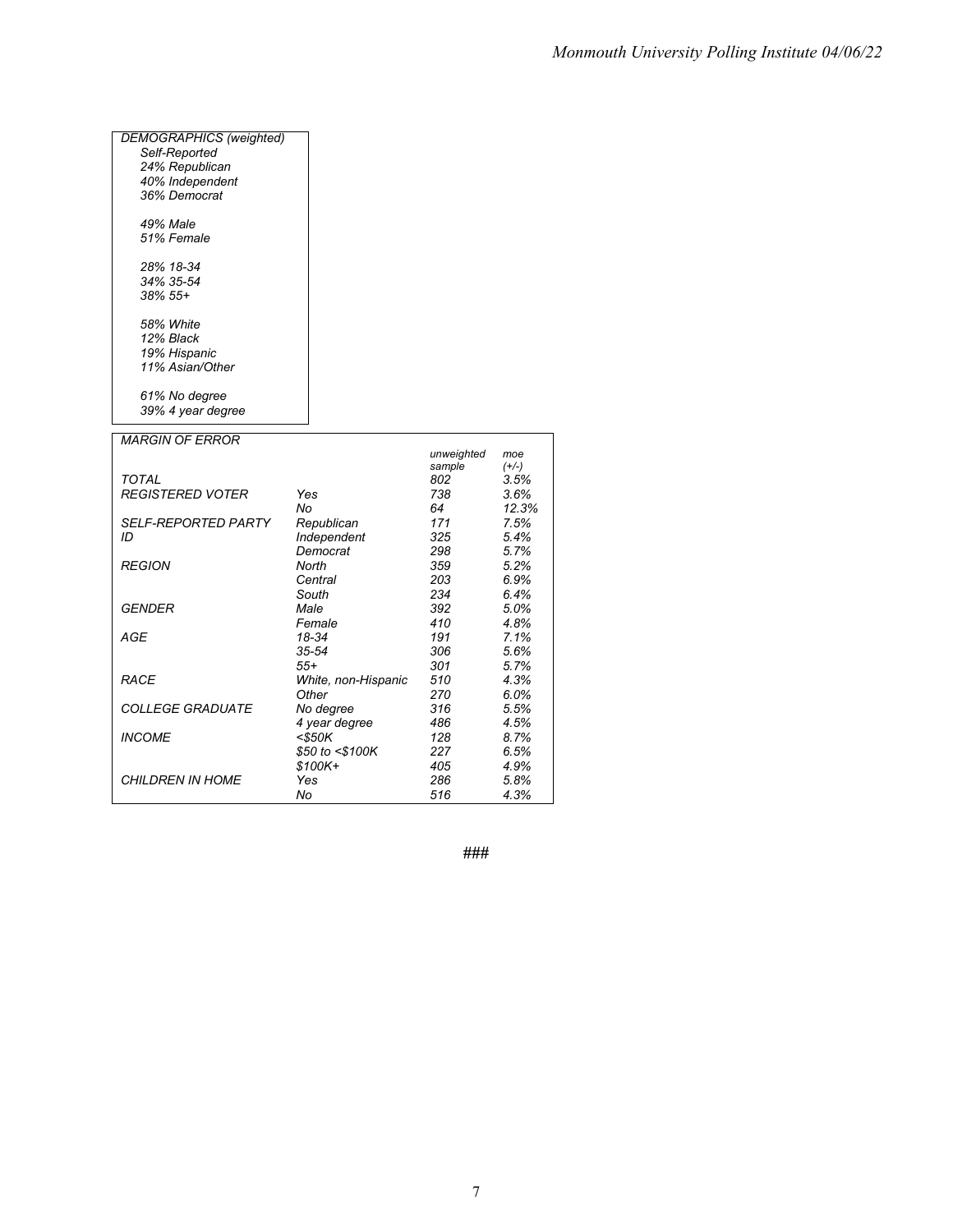|                                                                        |                               | <b>TOTAL</b> | <b>REG VOTER</b>           |            |                         | PARTY ID               |                   |                     | <b>REGION OF STATE</b>                              |                     |  |
|------------------------------------------------------------------------|-------------------------------|--------------|----------------------------|------------|-------------------------|------------------------|-------------------|---------------------|-----------------------------------------------------|---------------------|--|
|                                                                        |                               |              | Yes                        | <b>No</b>  | Rep                     | Ind                    | Dem               | North               | Central                                             | South               |  |
| 2. Do you approve or disapprove<br>of the job Phil Murphy is doing as  | Approve                       | 55%          | 57%                        | 44%        | 17%                     | 51%                    | 86%               | 57%                 | 60%                                                 | 48%                 |  |
| governor?                                                              | <b>Disapprove</b>             | 35%          | 35%                        | 35%        | 77%                     | 35%                    | 8%                | 32%                 | 35%                                                 | 40%                 |  |
|                                                                        | [VOL] Dont know               | 10%          | 9%                         | 20%        | 7%                      | 14%                    | 6%                | 11%                 | 5%                                                  | 11%                 |  |
|                                                                        |                               |              |                            |            |                         |                        |                   |                     |                                                     |                     |  |
|                                                                        |                               |              | <b>GENDER</b>              |            | <b>AGE</b>              |                        | <b>RACE</b>       |                     |                                                     | <b>COLLEGE GRAD</b> |  |
|                                                                        |                               | Male         | Female                     | 18-34      | 35-54                   | $55+$                  | White<br>non-Hisp | Hsp-Blk-<br>Asn-Oth | <b>No</b><br>degree                                 | 4 yr<br>degree      |  |
| 2. Do you approve or disapprove<br>of the job Phil Murphy is doing as  | Approve                       | 52%          | 59%                        | 56%        | 54%                     | 57%                    | 49%               | 66%                 | 54%                                                 | 58%                 |  |
| aovernor?                                                              | <b>Disapprove</b>             | 38%          | 31%                        | 26%        | 37%                     | 39%                    | 43%               | 22%                 | 36%                                                 | 32%                 |  |
|                                                                        | [VOL] Dont know               | 10%          | 10%                        | 18%        | 8%                      | 5%                     | 8%                | 12%                 | 10%                                                 | 10%                 |  |
|                                                                        |                               |              |                            |            |                         |                        |                   |                     |                                                     |                     |  |
|                                                                        |                               | $<$ \$50K    | <b>INCOME</b><br>\$50-100K | $$100K+$   | CHILDREN IN HOME<br>Yes | No                     |                   |                     |                                                     |                     |  |
| 2. Do you approve or disapprove                                        | Approve                       | 50%          | 58%                        | 59%        | 53%                     | 57%                    |                   |                     |                                                     |                     |  |
| of the job Phil Murphy is doing as                                     | Disapprove                    | 39%          | 30%                        | 35%        | 39%                     | 33%                    |                   |                     |                                                     |                     |  |
| qovernor?                                                              | [VOL] Dont know               | 11%          | 12%                        | 6%         | 8%                      |                        |                   |                     |                                                     |                     |  |
|                                                                        |                               |              |                            |            |                         | 10%                    |                   |                     |                                                     |                     |  |
|                                                                        |                               |              | <b>REG VOTER</b>           |            |                         |                        |                   |                     |                                                     |                     |  |
|                                                                        |                               | <b>TOTAL</b> | Yes                        | No         | Rep                     | PARTY ID<br>Ind<br>Dem |                   |                     | <b>REGION OF STATE</b><br>North<br>South<br>Central |                     |  |
| 3. Do you approve or disapprove                                        | Approve                       | 44%          | 45%                        | 35%        | 19%                     | 38%                    | 68%               | 43%                 | 46%                                                 | 44%                 |  |
| of the job the state legislature is<br>doing?                          | Disapprove                    | 39%          | 40%                        | 33%        | 67%                     | 42%                    | 17%               | 41%                 | 37%                                                 | 39%                 |  |
|                                                                        | [VOL] Dont know               | 17%          | 15%                        | 32%        | 13%                     | 20%                    | 15%               | 16%                 | 17%                                                 | 17%                 |  |
|                                                                        |                               |              |                            |            |                         |                        |                   |                     |                                                     |                     |  |
|                                                                        |                               |              | <b>GENDER</b>              |            | <b>AGE</b>              |                        | <b>RACE</b>       |                     |                                                     | <b>COLLEGE GRAD</b> |  |
|                                                                        |                               | Male         | Female                     | 18-34      | 35-54                   | $55+$                  | White<br>non-Hisp | Hsp-Blk-<br>Asn-Oth | No<br>degree                                        | 4 yr<br>degree      |  |
| 3. Do you approve or disapprove                                        | Approve                       | 41%          | 47%                        | 47%        | 44%                     | 43%                    | 42%               | 49%                 | 42%                                                 | 48%                 |  |
| of the job the state legislature is<br>doing?                          | Disapprove                    | 43%          | 35%                        | 31%        | 40%                     | 44%                    | 44%               | 31%                 | 41%                                                 | 36%                 |  |
|                                                                        | [VOL] Dont know               | 16%          | 18%                        | 22%        | 17%                     | 13%                    | 14%               | 20%                 | 17%                                                 | 16%                 |  |
|                                                                        |                               |              |                            |            |                         |                        |                   |                     |                                                     |                     |  |
|                                                                        |                               | $<$ \$50K    | <b>INCOME</b><br>\$50-100K | \$100K+    | CHILDREN IN HOME<br>Yes | No                     |                   |                     |                                                     |                     |  |
|                                                                        |                               |              |                            |            |                         |                        |                   |                     |                                                     |                     |  |
|                                                                        |                               |              |                            |            |                         |                        |                   |                     |                                                     |                     |  |
| 3. Do you approve or disapprove<br>of the job the state legislature is | Approve                       | 37%          | 47%                        | 47%        | 42%                     | 45%                    |                   |                     |                                                     |                     |  |
| doing?                                                                 | Disapprove<br>[VOL] Dont know | 38%<br>26%   | 40%<br>14%                 | 39%<br>14% | 40%<br>18%              | 39%<br>16%             |                   |                     |                                                     |                     |  |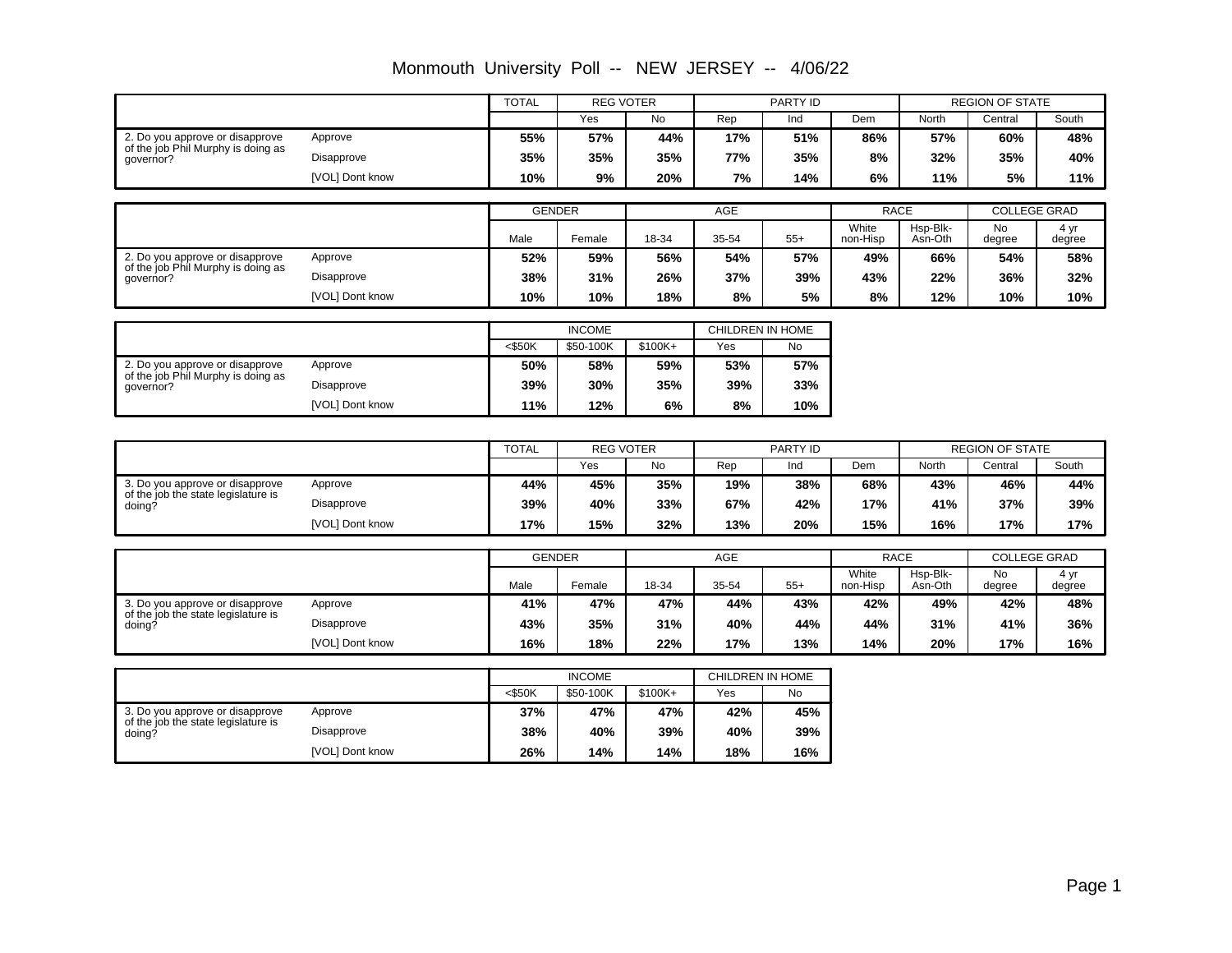|                                                                                 |                                                          | <b>TOTAL</b>  | <b>REG VOTER</b> |           |       | PARTY ID |                   | <b>REGION OF STATE</b> |                     |                |
|---------------------------------------------------------------------------------|----------------------------------------------------------|---------------|------------------|-----------|-------|----------|-------------------|------------------------|---------------------|----------------|
|                                                                                 |                                                          |               | Yes              | <b>No</b> | Rep   | Ind      | Dem               | North                  | Central             | South          |
| 9. Do you think Phil Murphy is<br>more concerned with governing                 | More concerned with governing<br>the state of New Jersey | 45%           | 46%              | 31%       | 17%   | 38%      | 73%               | 45%                    | 52%                 | 38%            |
| the state of New Jersey or more<br>concerned about his own political<br>future? | More concerned about his own<br>political future         | 45%           | 44%              | 53%       | 79%   | 47%      | 21%               | 44%                    | 39%                 | 53%            |
|                                                                                 | (VOL) Both equally                                       | 3%            | 3%               | 0%        | $0\%$ | 6%       | 1%                | 4%                     | 3%                  | 0%             |
|                                                                                 | [VOL] Dont know                                          | 7%            | 6%               | 16%       | 4%    | 9%       | 6%                | 7%                     | 7%                  | 8%             |
|                                                                                 |                                                          |               |                  |           |       |          |                   |                        |                     |                |
|                                                                                 |                                                          | <b>GENDER</b> |                  | AGE       |       |          | <b>RACE</b>       |                        | <b>COLLEGE GRAD</b> |                |
|                                                                                 |                                                          | Male          | Female           | 18-34     | 35-54 | $55+$    | White<br>non-Hisp | Hsp-Blk-<br>Asn-Oth    | No<br>degree        | 4 yr<br>degree |
| 9. Do you think Phil Murphy is<br>more concerned with governing                 | More concerned with governing<br>the state of New Jersey | 40%           | 50%              | 39%       | 45%   | 50%      | 45%               | 47%                    | 40%                 | 52%            |
| the state of New Jersey or more<br>concerned about his own political<br>future? | More concerned about his own<br>political future         | 50%           | 41%              | 47%       | 45%   | 45%      | 49%               | 39%                    | 50%                 | 38%            |
|                                                                                 | (VOL) Both equally                                       | 3%            | 2%               | 7%        | 1%    | 0%       | 1%                | 4%                     | 3%                  | 2%             |
|                                                                                 | [VOL] Dont know                                          | 7%            | 8%               | 7%        | 9%    | 5%       | 5%                | 9%                     | 7%                  | 7%             |

|                                                                                 |                                                          |           | <b>INCOME</b> |          | CHILDREN IN HOME |           |  |
|---------------------------------------------------------------------------------|----------------------------------------------------------|-----------|---------------|----------|------------------|-----------|--|
|                                                                                 |                                                          | $<$ \$50K | \$50-100K     | $$100K+$ | Yes              | <b>No</b> |  |
| 9. Do you think Phil Murphy is<br>more concerned with governing                 | More concerned with governing<br>the state of New Jersey | 40%       | 45%           | 50%      | 44%              | 45%       |  |
| the state of New Jersey or more<br>concerned about his own political<br>future? | More concerned about his own<br>political future         | 49%       | 45%           | 42%      | 46%              | 45%       |  |
|                                                                                 | (VOL) Both equally                                       | $1\%$     | 4%            | 3%       | 2%               | 3%        |  |
|                                                                                 | [VOL] Dont know                                          | 11%       | 6%            | 6%       | 8%               | 7%        |  |

|                                                                                                                                                                                         |                         | <b>TOTAL</b><br><b>REG VOTER</b> |     |     | <b>PARTY ID</b> |     |     | <b>REGION OF STATE</b> |         |       |
|-----------------------------------------------------------------------------------------------------------------------------------------------------------------------------------------|-------------------------|----------------------------------|-----|-----|-----------------|-----|-----|------------------------|---------|-------|
|                                                                                                                                                                                         |                         |                                  | Yes | No  | Rep             | Ind | Dem | North                  | Central | South |
| 10. Thinking about Phil Murphys<br>time as governor so far, would<br>you say that he has major<br>accomplishments, minor<br>accomplishments, or no real<br>accomplishments to point to? | Major accomplishments   | 30%                              | 31% | 18% | 6%              | 28% | 49% | 29%                    | 36%     | 26%   |
|                                                                                                                                                                                         | Minor accomplishments   | 42%                              | 41% | 44% | 42%             | 44% | 39% | 43%                    | 40%     | 39%   |
|                                                                                                                                                                                         | No real accomplishments | 25%                              | 25% | 22% | 51%             | 25% | 8%  | 24%                    | 20%     | 31%   |
|                                                                                                                                                                                         | [VOL] Dont know         | 4%                               | 2%  | 15% | $1\%$           | 3%  | 4%  | 4%                     | 3%      | 3%    |

|                                                                                                                                                                                                                                                                                         |  | <b>GENDER</b> |        | AGE   |       |       | <b>RACE</b>       |                     | <b>COLLEGE GRAD</b> |                |
|-----------------------------------------------------------------------------------------------------------------------------------------------------------------------------------------------------------------------------------------------------------------------------------------|--|---------------|--------|-------|-------|-------|-------------------|---------------------|---------------------|----------------|
|                                                                                                                                                                                                                                                                                         |  | Male          | Female | 18-34 | 35-54 | $55+$ | White<br>non-Hisp | Hsp-Blk-<br>Asn-Oth | No<br>degree        | 4 yr<br>degree |
| 10. Thinking about Phil Murphys<br>Major accomplishments<br>time as governor so far, would<br>Minor accomplishments<br>you say that he has major<br>accomplishments, minor<br>No real accomplishments<br>accomplishments, or no real<br>accomplishments to point to?<br>[VOL] Dont know |  | 22%           | 37%    | 32%   | 30%   | 29%   | 28%               | 33%                 | 27%                 | 34%            |
|                                                                                                                                                                                                                                                                                         |  | 48%           | 36%    | 48%   | 40%   | 39%   | 40%               | 43%                 | 44%                 | 38%            |
|                                                                                                                                                                                                                                                                                         |  | 26%           | 24%    | 17%   | 26%   | 29%   | 30%               | 17%                 | 24%                 | 26%            |
|                                                                                                                                                                                                                                                                                         |  | 4%            | 4%     | 4%    | 4%    | 2%    | 2%                | 6%                  | 4%                  | 3%             |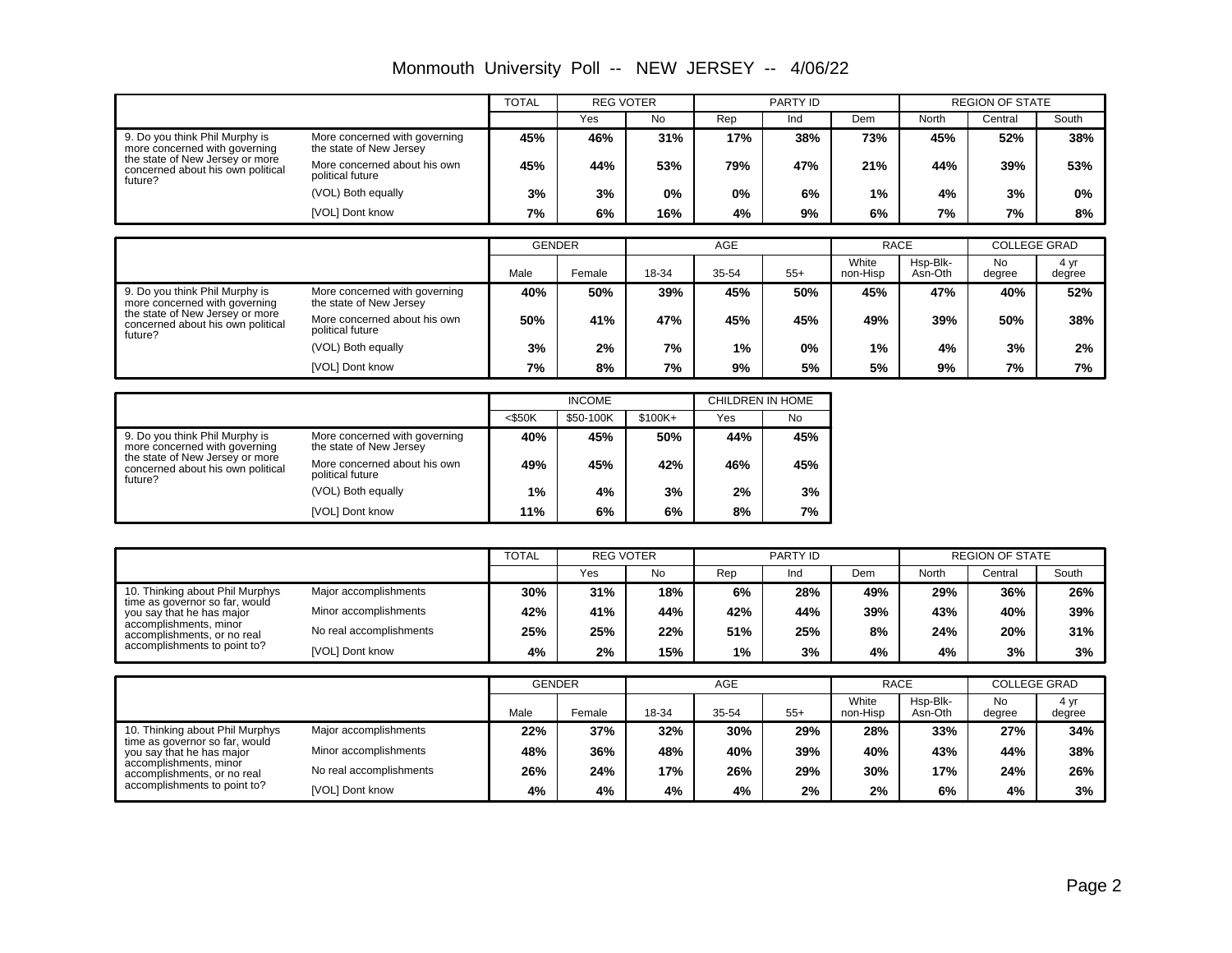|                                                                                                                                                      |                         |           | <b>INCOME</b> |           | CHILDREN IN HOME |     |  |  |
|------------------------------------------------------------------------------------------------------------------------------------------------------|-------------------------|-----------|---------------|-----------|------------------|-----|--|--|
|                                                                                                                                                      |                         | $<$ \$50K | \$50-100K     | $$100K +$ | Yes              | No  |  |  |
| 10. Thinking about Phil Murphys                                                                                                                      | Major accomplishments   | 29%       | 31%           | 31%       | 30%              | 30% |  |  |
| time as governor so far, would<br>you say that he has major<br>accomplishments, minor<br>accomplishments, or no real<br>accomplishments to point to? | Minor accomplishments   | 42%       | 43%           | 41%       | 40%              | 43% |  |  |
|                                                                                                                                                      | No real accomplishments | 24%       | 24%           | 26%       | 27%              | 24% |  |  |
|                                                                                                                                                      | [VOL] Dont know         | 5%        | 2%            | 2%        | 4%               | 4%  |  |  |

|                                                                                                  |                          | <b>TOTAL</b> | <b>REG VOTER</b> |     |       | PARTY ID |     |       | <b>REGION OF STATE</b> |       |  |
|--------------------------------------------------------------------------------------------------|--------------------------|--------------|------------------|-----|-------|----------|-----|-------|------------------------|-------|--|
|                                                                                                  |                          |              | Yes              | No. | Rep   | Ind      | Dem | North | Central                | South |  |
| 11A. Have Gov Murphys policies<br>helped, hurt, or had no impact on<br>- Middle class residents? | Helped                   | 27%          | 29%              | 9%  | 7%    | 21%      | 46% | 27%   | 27%                    | 27%   |  |
|                                                                                                  | Hurt                     | 38%          | 38%              | 39% | 68%   | 40%      | 16% | 33%   | 40%                    | 44%   |  |
|                                                                                                  | No impact                | 27%          | 26%              | 34% | 19%   | 32%      | 27% | 34%   | 22%                    | 20%   |  |
|                                                                                                  | (VOL) Both help and hurt | 2%           | 2%               | 5%  | $1\%$ | 3%       | 3%  | 2%    | 2%                     | 3%    |  |
|                                                                                                  | [VOL] Dont know          | 6%           | 5%               | 13% | 4%    | 4%       | 8%  | 4%    | 8%                     | 7%    |  |

|                                                                                                  |                          | <b>GENDER</b> |        |       | AGE   |       | <b>RACE</b>       |                     | <b>COLLEGE GRAD</b> |                |
|--------------------------------------------------------------------------------------------------|--------------------------|---------------|--------|-------|-------|-------|-------------------|---------------------|---------------------|----------------|
|                                                                                                  |                          | Male          | Female | 18-34 | 35-54 | $55+$ | White<br>non-Hisp | Hsp-Blk-<br>Asn-Oth | <b>No</b><br>degree | 4 yr<br>degree |
| 11A. Have Gov Murphys policies<br>helped, hurt, or had no impact on<br>- Middle class residents? | Helped                   | 25%           | 29%    | 27%   | 27%   | 27%   | 26%               | 28%                 | 24%                 | 32%            |
|                                                                                                  | Hurt                     | 38%           | 38%    | 33%   | 40%   | 39%   | 44%               | 29%                 | 40%                 | 35%            |
|                                                                                                  | No impact                | 31%           | 23%    | 29%   | 26%   | 27%   | 23%               | 32%                 | 27%                 | 26%            |
|                                                                                                  | (VOL) Both help and hurt | 2%            | 3%     | 5%    | 3%    | $1\%$ | 1%                | 4%                  | 3%                  | $1\%$          |
|                                                                                                  | [VOL] Dont know          | 4%            | 7%     | 6%    | 5%    | 7%    | 5%                | 6%                  | 6%                  | 5%             |

|                                                                |                          |           | <b>INCOME</b> |          | CHILDREN IN HOME |           |  |  |
|----------------------------------------------------------------|--------------------------|-----------|---------------|----------|------------------|-----------|--|--|
|                                                                |                          | $<$ \$50K | \$50-100K     | $$100K+$ | Yes              | <b>No</b> |  |  |
| 11A. Have Gov Murphys policies                                 | Helped                   | 24%       | 27%           | 30%      | 24%              | 28%       |  |  |
| helped, hurt, or had no impact on<br>- Middle class residents? | Hurt<br>No impact        |           | 37%           | 40%      | 42%              | 36%       |  |  |
|                                                                |                          |           | 30%           | 26%      | 25%              | 28%       |  |  |
|                                                                | (VOL) Both help and hurt | 6%        | 3%            | 1%       | 2%               | 2%        |  |  |
|                                                                | [VOL] Dont know          | 10%       | 3%            | 4%       | 6%               | 5%        |  |  |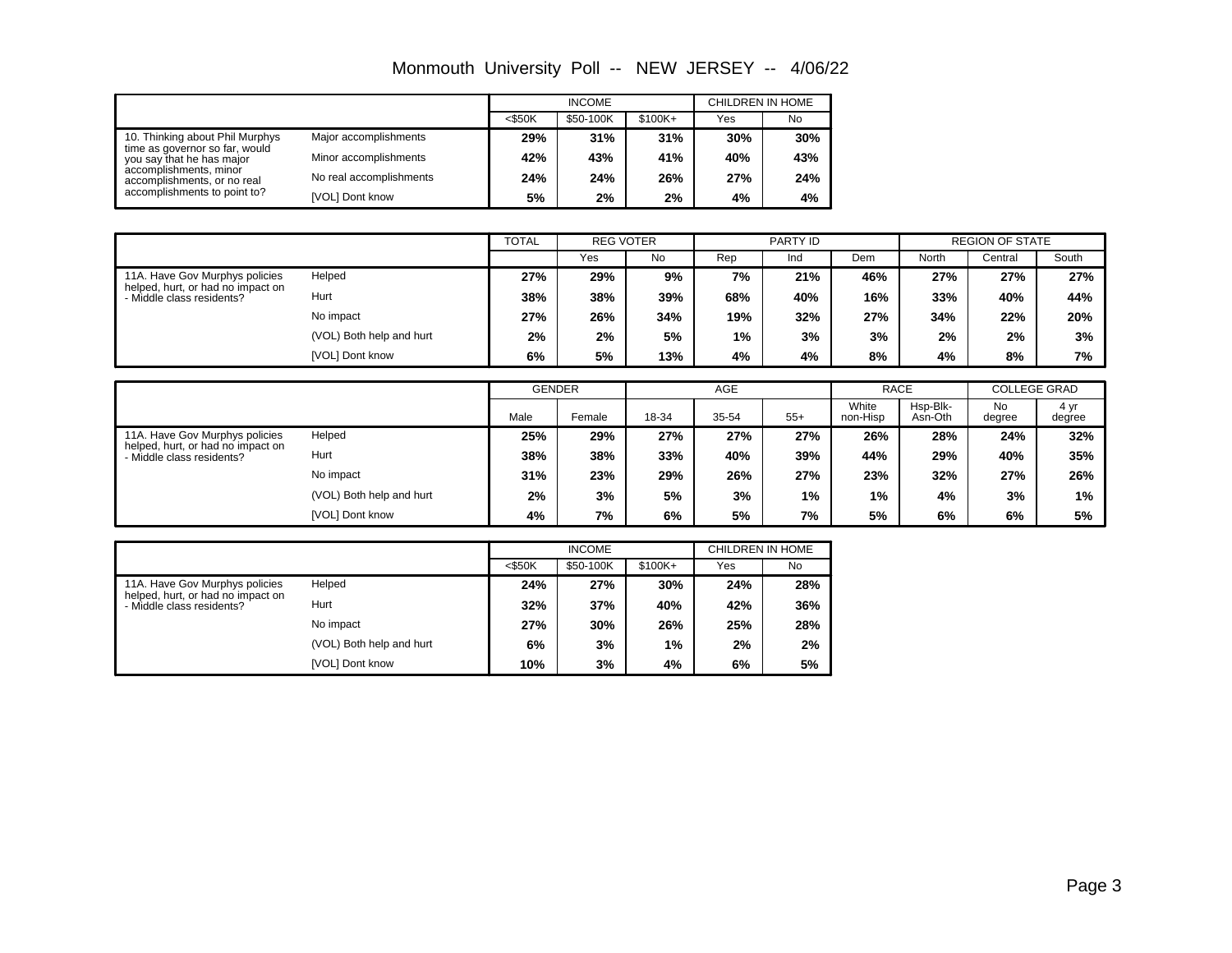|                                                        |                          | <b>TOTAL</b> |               | <b>REG VOTER</b> |       | PARTY ID         |                   |                     | <b>REGION OF STATE</b> |                     |
|--------------------------------------------------------|--------------------------|--------------|---------------|------------------|-------|------------------|-------------------|---------------------|------------------------|---------------------|
|                                                        |                          |              | Yes           | No               | Rep   | Ind              | Dem               | <b>North</b>        | Central                | South               |
| 11B. Have Gov Murphys policies                         | Helped                   | 37%          | 38%           | 22%              | 23%   | 32%              | 51%               | 36%                 | 36%                    | 38%                 |
| helped, hurt, or had no impact on<br>- Poor residents? | Hurt                     | 28%          | 28%           | 32%              | 38%   | 32%              | 17%               | 29%                 | 25%                    | 31%                 |
|                                                        | No impact                | 22%          | 22%           | 19%              | 28%   | 25%              | 16%               | 23%                 | 24%                    | 18%                 |
|                                                        | (VOL) Both help and hurt | 1%           | 0%            | 3%               | 0%    | 0%               | 2%                | 1%                  | 1%                     | 0%                  |
|                                                        | [VOL] Dont know          | 13%          | 11%           | 23%              | 11%   | 11%              | 15%               | 12%                 | 14%                    | 13%                 |
|                                                        |                          |              |               |                  |       |                  |                   |                     |                        |                     |
|                                                        |                          |              | <b>GENDER</b> |                  | AGE   |                  | <b>RACE</b>       |                     |                        | <b>COLLEGE GRAD</b> |
|                                                        |                          | Male         | Female        | 18-34            | 35-54 | $55+$            | White<br>non-Hisp | Hsp-Blk-<br>Asn-Oth | <b>No</b><br>degree    | 4 yr<br>degree      |
| 11B. Have Gov Murphys policies                         | Helped                   | 35%          | 38%           | 35%              | 36%   | 39%              | 41%               | 32%                 | 33%                    | 42%                 |
| helped, hurt, or had no impact on<br>- Poor residents? | Hurt                     | 26%          | 31%           | 28%              | 30%   | 26%              | 26%               | 31%                 | 30%                    | 25%                 |
|                                                        | No impact                | 29%          | 16%           | 22%              | 21%   | 22%              | 22%               | 22%                 | 23%                    | 21%                 |
|                                                        | (VOL) Both help and hurt | 1%           | 0%            | 2%               | 0%    | 0%               | 0%                | 1%                  | 1%                     | 0%                  |
|                                                        | [VOL] Dont know          | 9%           | 16%           | 12%              | 13%   | 13%              | 11%               | 14%                 | 13%                    | 12%                 |
|                                                        |                          |              |               |                  |       |                  |                   |                     |                        |                     |
|                                                        |                          |              | <b>INCOME</b> |                  |       | CHILDREN IN HOME |                   |                     |                        |                     |
|                                                        |                          | $<$ \$50K    | \$50-100K     | \$100K+          | Yes   | No               |                   |                     |                        |                     |
| 11B. Have Gov Murphys policies                         | Helped                   | 25%          | 36%           | 45%              | 37%   | 36%              |                   |                     |                        |                     |
| helped, hurt, or had no impact on<br>- Poor residents? | Hurt                     | 37%          | 26%           | 25%              | 30%   | 27%              |                   |                     |                        |                     |

Monmouth University Poll -- NEW JERSEY -- 4/06/22

|                                                                                             |                          | <b>TOTAL</b> | <b>REG VOTER</b> |     |     | PARTY ID |     |       | <b>REGION OF STATE</b> |       |
|---------------------------------------------------------------------------------------------|--------------------------|--------------|------------------|-----|-----|----------|-----|-------|------------------------|-------|
|                                                                                             |                          |              | Yes              | No  | Rep | Ind      | Dem | North | Central                | South |
| 11C. Have Gov Murphys policies<br>helped, hurt, or had no impact on<br>- Wealthy residents? | Helped                   | 26%          | 27%              | 9%  | 16% | 26%      | 31% | 23%   | 23%                    | 33%   |
|                                                                                             | Hurt                     | 21%          | 21%              | 17% | 37% | 19%      | 13% | 18%   | 25%                    | 21%   |
|                                                                                             | No impact                | 37%          | 36%              | 47% | 33% | 37%      | 40% | 41%   | 33%                    | 31%   |
|                                                                                             | (VOL) Both help and hurt | 1%           | 1%               | 1%  | 0%  | 0%       | 1%  | 1%    | 1%                     | 0%    |
|                                                                                             | [VOL] Dont know          | 16%          | 15%              | 26% | 14% | 17%      | 16% | 17%   | 18%                    | 15%   |

**14% 14% 9% 15% 12% 1% 1% 0% 0% 1% 22% 23% 21% 18% 24%**

No impact

(VOL) Both help and hurt [VOL] Dont know

|                                                                                             |                          | <b>GENDER</b> |        |       | <b>AGE</b> |       | <b>RACE</b>       |                     | <b>COLLEGE GRAD</b> |                |
|---------------------------------------------------------------------------------------------|--------------------------|---------------|--------|-------|------------|-------|-------------------|---------------------|---------------------|----------------|
|                                                                                             |                          | Male          | Female | 18-34 | 35-54      | $55+$ | White<br>non-Hisp | Hsp-Blk-<br>Asn-Oth | <b>No</b><br>degree | 4 yr<br>degree |
| 11C. Have Gov Murphys policies<br>helped, hurt, or had no impact on<br>- Wealthy residents? | Helped                   | 26%           | 25%    | 26%   | 25%        | 26%   | 23%               | 30%                 | 28%                 | 21%            |
|                                                                                             | Hurt                     | 23%           | 18%    | 16%   | 23%        | 21%   | 26%               | 12%                 | 18%                 | 25%            |
|                                                                                             | No impact                | 38%           | 36%    | 42%   | 34%        | 36%   | 36%               | 39%                 | 38%                 | 35%            |
|                                                                                             | (VOL) Both help and hurt | 1%            | 0%     | 1%    | $1\%$      | 0%    | $1\%$             | 1%                  | 0%                  | 1%             |
|                                                                                             | [VOL] Dont know          | 13%           | 20%    | 15%   | 17%        | 17%   | 15%               | 18%                 | 16%                 | 18%            |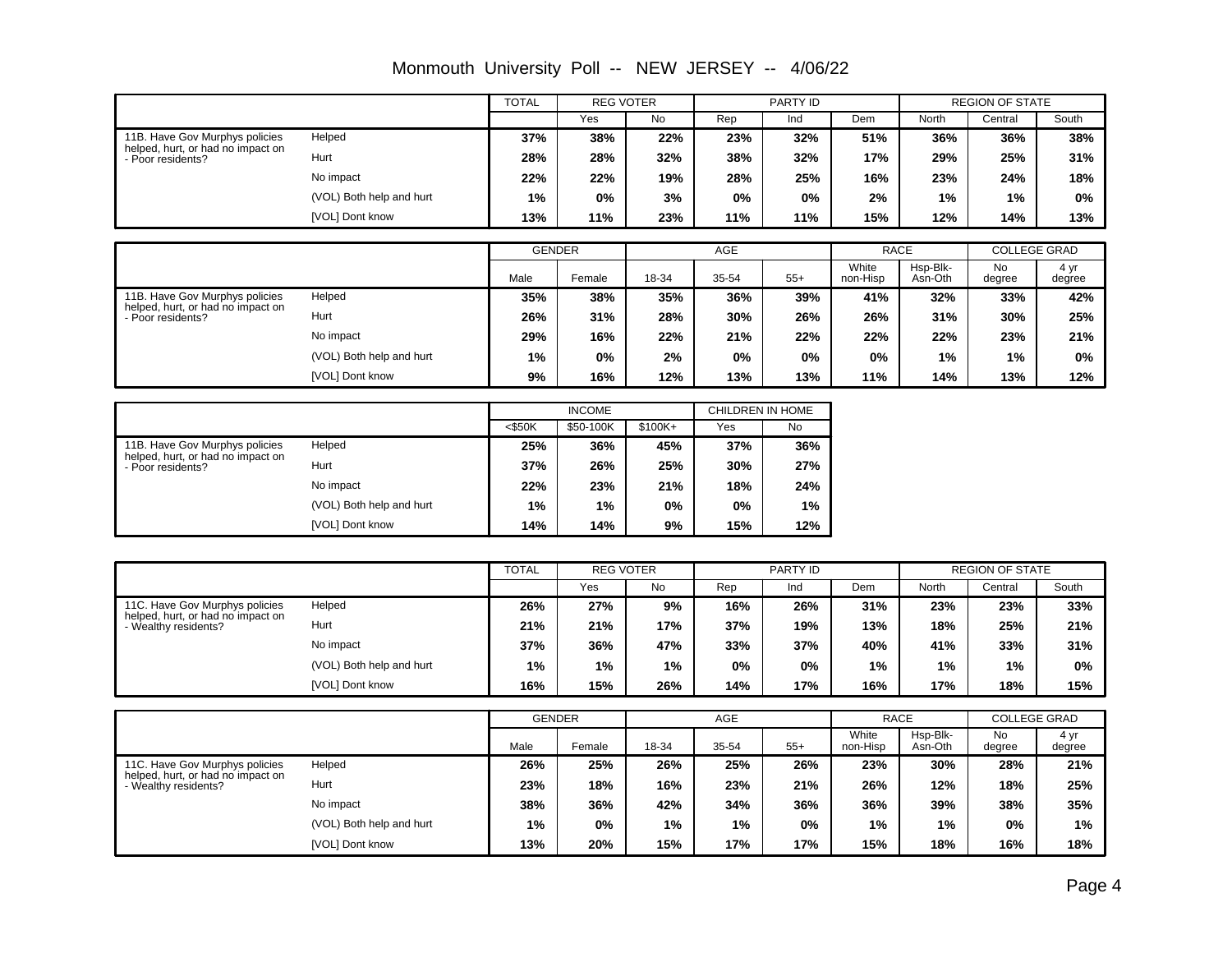|                                                                                             |                          |           | <b>INCOME</b> |           | CHILDREN IN HOME |     |  |  |
|---------------------------------------------------------------------------------------------|--------------------------|-----------|---------------|-----------|------------------|-----|--|--|
|                                                                                             |                          | $<$ \$50K | \$50-100K     | $$100K +$ | Yes              | No  |  |  |
| 11C. Have Gov Murphys policies<br>helped, hurt, or had no impact on<br>- Wealthy residents? | Helped                   | 33%       | 26%           | 22%       | 24%              | 26% |  |  |
|                                                                                             | Hurt                     | 9%        | 18%           | 29%       | 26%              | 18% |  |  |
|                                                                                             | No impact                | 40%       | 38%           | 35%       | 29%              | 40% |  |  |
|                                                                                             | (VOL) Both help and hurt | 0%        | $1\%$         | 1%        | 1%               | 1%  |  |  |
|                                                                                             | [VOL] Dont know          | 18%       | 17%           | 14%       | 20%              | 15% |  |  |

|                                                                                               |                          | <b>TOTAL</b><br><b>REG VOTER</b> |     | PARTY ID |     |     | <b>REGION OF STATE</b> |       |         |       |
|-----------------------------------------------------------------------------------------------|--------------------------|----------------------------------|-----|----------|-----|-----|------------------------|-------|---------|-------|
|                                                                                               |                          |                                  | Yes | No       | Rep | Ind | Dem                    | North | Central | South |
| 11D. Have Gov Murphys policies<br>helped, hurt, or had no impact on<br>- Property tax payers? | Helped                   | 13%                              | 14% | 6%       | 5%  | 10% | 23%                    | 14%   | 13%     | 13%   |
|                                                                                               | Hurt                     | 46%                              | 46% | 47%      | 71% | 50% | 26%                    | 44%   | 45%     | 53%   |
|                                                                                               | No impact                | 29%                              | 29% | 23%      | 16% | 27% | 39%                    | 29%   | 31%     | 23%   |
|                                                                                               | (VOL) Both help and hurt | $1\%$                            | 1%  | 1%       | 0%  | 1%  | 1%                     | 1%    | 1%      | $1\%$ |
|                                                                                               | [VOL] Dont know          | 11%                              | 10% | 22%      | 8%  | 12% | 11%                    | 12%   | 10%     | 10%   |

|                                                                                             |                          | <b>GENDER</b> |        |       | AGE   |       | <b>RACE</b>       |                     | <b>COLLEGE GRAD</b> |                |
|---------------------------------------------------------------------------------------------|--------------------------|---------------|--------|-------|-------|-------|-------------------|---------------------|---------------------|----------------|
|                                                                                             |                          | Male          | Female | 18-34 | 35-54 | $55+$ | White<br>non-Hisp | Hsp-Blk-<br>Asn-Oth | <b>No</b><br>degree | 4 yr<br>degree |
| 11D. Have Gov Murphys policies<br>helped, hurt, or had no impact on<br>Property tax payers? | Helped                   | 11%           | 16%    | 13%   | 13%   | 14%   | 11%               | 17%                 | 14%                 | 12%            |
|                                                                                             | Hurt                     | 48%           | 45%    | 48%   | 48%   | 44%   | 51%               | 39%                 | 45%                 | 48%            |
|                                                                                             | No impact                | 31%           | 26%    | 21%   | 27%   | 36%   | 29%               | 30%                 | 28%                 | 29%            |
|                                                                                             | (VOL) Both help and hurt | 0%            | 1%     | 1%    | 1%    | 1%    | 1%                | 1%                  | 0%                  | 2%             |
|                                                                                             | [VOL] Dont know          | 9%            | 13%    | 17%   | 12%   | 6%    | 9%                | 14%                 | 12%                 | 9%             |

|                                                                                               |                          |           | <b>INCOME</b> |           | CHILDREN IN HOME |           |  |  |
|-----------------------------------------------------------------------------------------------|--------------------------|-----------|---------------|-----------|------------------|-----------|--|--|
|                                                                                               |                          | $<$ \$50K | \$50-100K     | $$100K +$ | Yes              | <b>No</b> |  |  |
| 11D. Have Gov Murphys policies<br>helped, hurt, or had no impact on<br>- Property tax payers? | Helped                   | 20%       | 11%           | 12%       | 13%              | 13%       |  |  |
|                                                                                               | Hurt                     | 38%       | 45%           | 51%       | 52%              | 44%       |  |  |
|                                                                                               | No impact                | 22%       | 31%           | 31%       | 23%              | 31%       |  |  |
|                                                                                               | (VOL) Both help and hurt | 0%        | 1%            | 1%        | 1%               | 1%        |  |  |
|                                                                                               | [VOL] Dont know          | 20%       | 11%           | 5%        | 12%              | 11%       |  |  |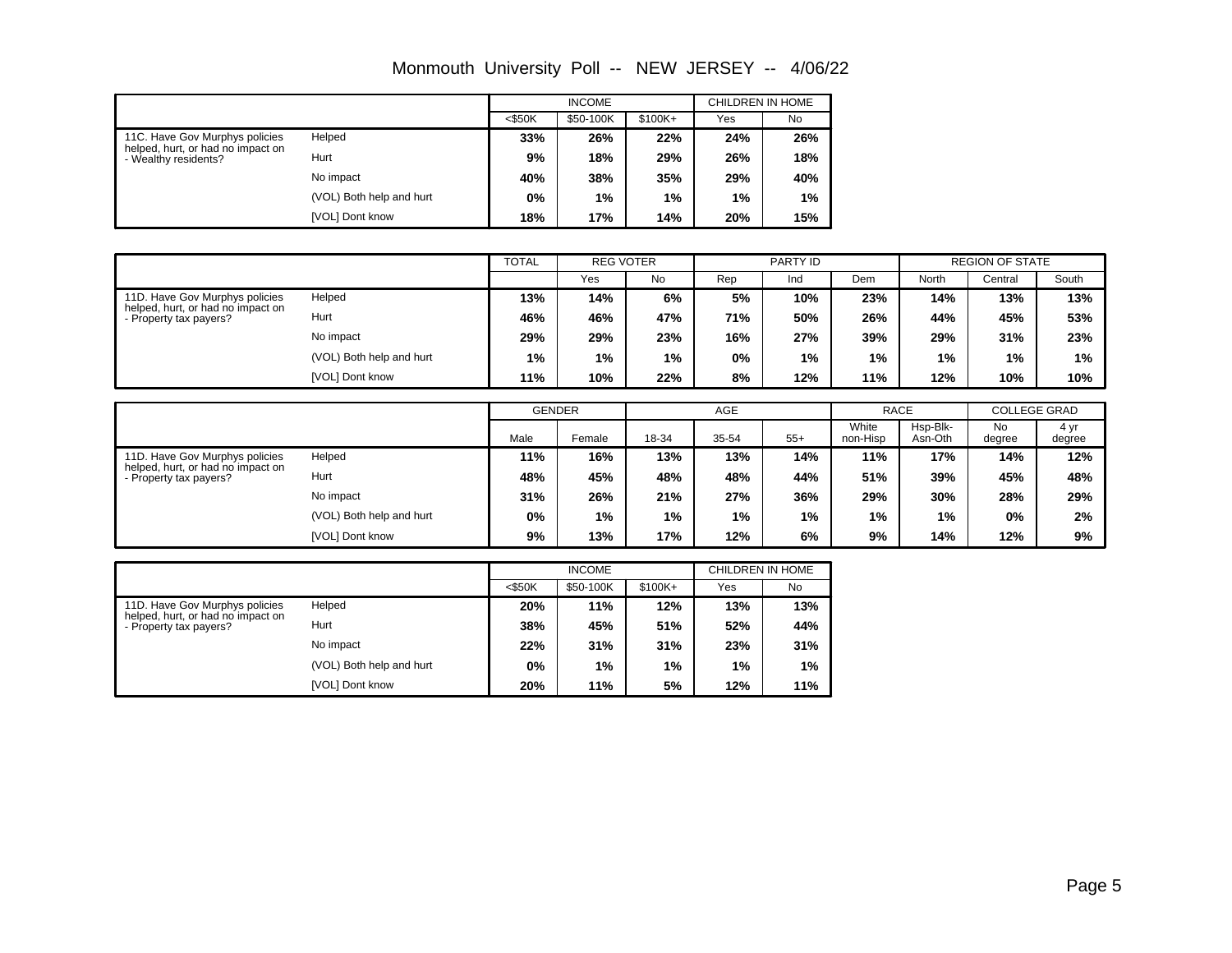|                                                                     |                          | TOTAL     | <b>REG VOTER</b> |          |       | PARTY ID         |                   |                     | <b>REGION OF STATE</b> |                     |
|---------------------------------------------------------------------|--------------------------|-----------|------------------|----------|-------|------------------|-------------------|---------------------|------------------------|---------------------|
|                                                                     |                          |           | Yes              | No       | Rep   | Ind              | Dem               | North               | Central                | South               |
| 11E. Have Gov Murphys policies                                      | Helped                   | 20%       | 21%              | 8%       | 11%   | 16%              | 30%               | 22%                 | 17%                    | 20%                 |
| helped, hurt, or had no impact on<br>- Transit riders?              | Hurt                     | 17%       | 19%              | 7%       | 28%   | 16%              | 12%               | 20%                 | 19%                    | 13%                 |
|                                                                     | No impact                | 30%       | 30%              | 32%      | 24%   | 37%              | 28%               | 31%                 | 29%                    | 31%                 |
|                                                                     | (VOL) Both help and hurt | 0%        | 0%               | 0%       | $0\%$ | 0%               | 1%                | $0\%$               | 1%                     | 0%                  |
|                                                                     | [VOL] Dont know          | 32%       | 29%              | 52%      | 37%   | 30%              | 29%               | 27%                 | 34%                    | 36%                 |
|                                                                     |                          |           |                  |          |       |                  |                   |                     |                        |                     |
|                                                                     |                          |           | <b>GENDER</b>    |          | AGE   |                  | <b>RACE</b>       |                     |                        | <b>COLLEGE GRAD</b> |
|                                                                     |                          | Male      | Female           | 18-34    | 35-54 | $55+$            | White<br>non-Hisp | Hsp-Blk-<br>Asn-Oth | No.<br>degree          | 4 yr<br>degree      |
| 11E. Have Gov Murphys policies<br>helped, hurt, or had no impact on | Helped                   | 21%       | 20%              | 22%      | 15%   | 24%              | 20%               | 21%                 | 21%                    | 20%                 |
| - Transit riders?                                                   | Hurt                     | 17%       | 18%              | 14%      | 19%   | 18%              | 19%               | 15%                 | 16%                    | 19%                 |
|                                                                     | No impact                | 32%       | 29%              | 33%      | 30%   | 29%              | 27%               | 35%                 | 29%                    | 32%                 |
|                                                                     | (VOL) Both help and hurt | $0\%$     | 0%               | $0\%$    | 1%    | $0\%$            | $0\%$             | $0\%$               | 0%                     | $0\%$               |
|                                                                     | [VOL] Dont know          | 31%       | 32%              | 31%      | 36%   | 29%              | 33%               | 28%                 | 33%                    | 29%                 |
|                                                                     |                          |           |                  |          |       |                  |                   |                     |                        |                     |
|                                                                     |                          |           | <b>INCOME</b>    |          |       | CHILDREN IN HOME |                   |                     |                        |                     |
|                                                                     |                          | $<$ \$50K | \$50-100K        | $$100K+$ | Yes   | No               |                   |                     |                        |                     |
| 11E. Have Gov Murphys policies                                      | Helped                   | 12%       | 23%              | 23%      | 15%   | 23%              |                   |                     |                        |                     |

Monmouth University Poll -- NEW JERSEY -- 4/06/22

|                                                        |                          |           | <b>INCOME</b> |           | CHILDREN IN HOME |     |  |
|--------------------------------------------------------|--------------------------|-----------|---------------|-----------|------------------|-----|--|
|                                                        |                          | $<$ \$50K | \$50-100K     | $$100K +$ | Yes              | No  |  |
| 11E. Have Gov Murphys policies                         | Helped                   | 12%       | 23%           | 23%       | 15%              | 23% |  |
| helped, hurt, or had no impact on<br>- Transit riders? | Hurt<br>18%              |           | 17%           | 18%       | 21%              | 16% |  |
|                                                        | No impact                | 35%       | 28%           | 30%       | 26%              | 33% |  |
|                                                        | (VOL) Both help and hurt | 0%        | $0\%$         | 1%        | 0%               | 0%  |  |
|                                                        | [VOL] Dont know          | 35%       | 32%           | 29%       | 38%              | 29% |  |

|                                                  |                          | <b>TOTAL</b> | <b>REG VOTER</b> |     | PARTY ID |       | <b>REGION OF STATE</b> |       |         |       |
|--------------------------------------------------|--------------------------|--------------|------------------|-----|----------|-------|------------------------|-------|---------|-------|
|                                                  |                          |              | Yes              | No  | Rep      | Ind   | Dem                    | North | Central | South |
| 11F. Have Gov Murphys policies                   | Helped                   | 29%          | 31%              | 16% | 5%       | 24%   | 51%                    | 31%   | 30%     | 25%   |
| helped, hurt, or had no impact on<br>Businesses? | Hurt                     | 38%          | 38%              | 35% | 74%      | 40%   | 12%                    | 34%   | 36%     | 47%   |
|                                                  | No impact                | 18%          | 18%              | 20% | 13%      | 20%   | 19%                    | 18%   | 19%     | 16%   |
|                                                  | (VOL) Both help and hurt | $1\%$        | 1%               | 1%  | $0\%$    | $1\%$ | 3%                     | 2%    | 1%      | 2%    |
|                                                  | [VOL] Dont know          | 14%          | 12%              | 27% | 7%       | 15%   | 15%                    | 15%   | 14%     | 11%   |

|                                                  |                          | <b>GENDER</b> |        |       | AGE   |       | <b>RACE</b>       |                     | <b>COLLEGE GRAD</b> |                |
|--------------------------------------------------|--------------------------|---------------|--------|-------|-------|-------|-------------------|---------------------|---------------------|----------------|
|                                                  |                          | Male          | Female | 18-34 | 35-54 | $55+$ | White<br>non-Hisp | Hsp-Blk-<br>Asn-Oth | No<br>degree        | 4 yr<br>degree |
| 11F. Have Gov Murphys policies                   | Helped                   | 25%           | 33%    | 33%   | 31%   | 25%   | 24%               | 38%                 | 27%                 | 32%            |
| helped, hurt, or had no impact on<br>Businesses? | Hurt                     | 41%           | 36%    | 32%   | 41%   | 39%   | 47%               | 24%                 | 38%                 | 37%            |
|                                                  | No impact                | 21%           | 15%    | 19%   | 13%   | 21%   | 16%               | 20%                 | 19%                 | 16%            |
|                                                  | (VOL) Both help and hurt | 1%            | 2%     | 2%    | $1\%$ | 1%    | 1%                | 1%                  | 1%                  | 2%             |
|                                                  | [VOL] Dont know          | 13%           | 15%    | 13%   | 13%   | 15%   | 12%               | 16%                 | 15%                 | 12%            |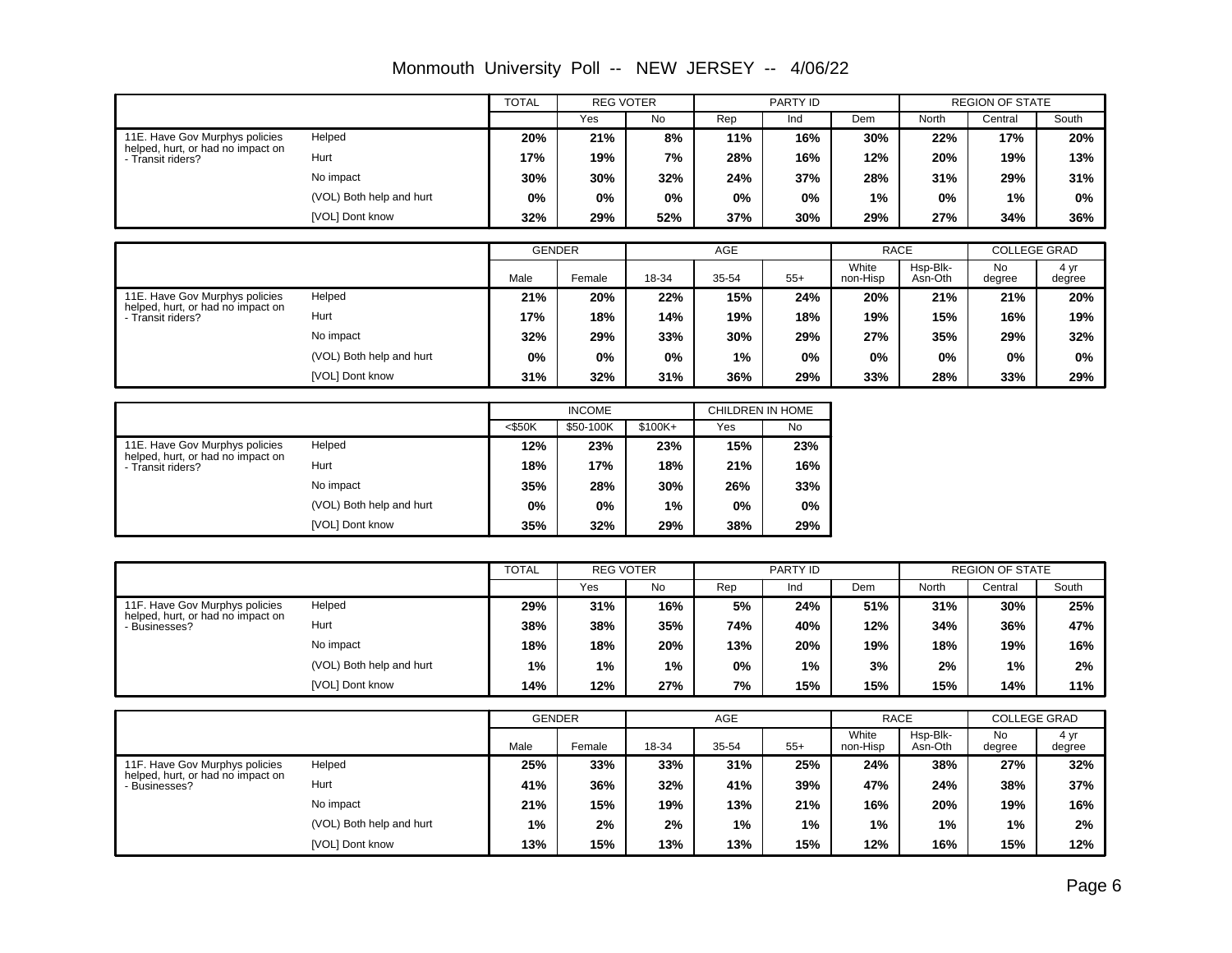|                                                                     |                          |           | <b>INCOME</b> |          | CHILDREN IN HOME |           |
|---------------------------------------------------------------------|--------------------------|-----------|---------------|----------|------------------|-----------|
|                                                                     |                          | $<$ \$50K | \$50-100K     | $$100K+$ | Yes              | <b>No</b> |
| 11F. Have Gov Murphys policies<br>helped, hurt, or had no impact on | Helped                   | 29%       | 31%           | 30%      | 28%              | 30%       |
| - Businesses?                                                       | Hurt                     | 27%       | 38%           | 42%      | 44%              | 35%       |
|                                                                     | No impact                | 22%       | 13%           | 19%      | 12%              | 21%       |
|                                                                     | (VOL) Both help and hurt | 2%        | $1\%$         | 1%       | 2%               | 1%        |
|                                                                     | [VOL] Dont know          | 19%       | 16%           | 8%       | 14%              | 13%       |

|                                                                                                                       |                 | <b>TOTAL</b> |     | <b>REG VOTER</b> |     | PARTY ID |     |       | <b>REGION OF STATE</b> |       |  |
|-----------------------------------------------------------------------------------------------------------------------|-----------------|--------------|-----|------------------|-----|----------|-----|-------|------------------------|-------|--|
|                                                                                                                       |                 |              | Yes | <b>No</b>        | Rep | Ind      | Dem | North | Central                | South |  |
| 12. Thinking nationally, does Phil                                                                                    | Help            | 33%          | 34% | 19%              | 8%  | 28%      | 55% | 35%   | 35%                    | 27%   |  |
| Murphy help or hurt New Jerseys<br>image around the country, or does<br>he make no difference to the<br>states image? | Hurt            | 24%          | 24% | 23%              | 54% | 22%      | 7%  | 22%   | 22%                    | 29%   |  |
|                                                                                                                       | No difference   | 40%          | 39% | 45%              | 33% | 47%      | 36% | 39%   | 40%                    | 39%   |  |
|                                                                                                                       | [VOL] Dont know | 3%           | 3%  | 12%              | 4%  | 3%       | 2%  | 4%    | 3%                     | 5%    |  |

|                                                                      |                 |      | <b>GENDER</b> |       | AGE   |       | <b>RACE</b>       |                     | <b>COLLEGE GRAD</b> |                |
|----------------------------------------------------------------------|-----------------|------|---------------|-------|-------|-------|-------------------|---------------------|---------------------|----------------|
|                                                                      |                 | Male | Female        | 18-34 | 35-54 | $55+$ | White<br>non-Hisp | Hsp-Blk-<br>Asn-Oth | <b>No</b><br>degree | 4 yr<br>degree |
| 12. Thinking nationally, does Phil                                   | Help            | 30%  | 36%           | 36%   | 31%   | 32%   | 30%               | 38%                 | 30%                 | 37%            |
| Murphy help or hurt New Jerseys<br>image around the country, or does | Hurt            | 24%  | 24%           | 18%   | 27%   | 25%   | 31%               | 14%                 | 26%                 | 21%            |
| he make no difference to the<br>states image?                        | No difference   | 44%  | 36%           | 43%   | 38%   | 40%   | 37%               | 43%                 | 40%                 | 39%            |
|                                                                      | [VOL] Dont know | 3%   | 4%            | 3%    | 5%    | 3%    | 2%                | 5%                  | 4%                  | 3%             |

|                                                                       |                 |           | <b>INCOME</b> |           | CHILDREN IN HOME |           |  |  |
|-----------------------------------------------------------------------|-----------------|-----------|---------------|-----------|------------------|-----------|--|--|
|                                                                       |                 | $<$ \$50K | \$50-100K     | $$100K +$ | Yes              | <b>No</b> |  |  |
| 12. Thinking nationally, does Phil<br>Murphy help or hurt New Jerseys | Help            | 29%       | 33%           | 36%       | 29%              | 34%       |  |  |
| image around the country, or does                                     | Hurt            | 20%       | 22%           | 26%       | 25%              | 23%       |  |  |
| he make no difference to the<br>states image?                         | No difference   | 43%       | 43%           | 36%       | 42%              | 39%       |  |  |
|                                                                       | [VOL] Dont know | 8%        | 2%            | 2%        | 4%               | 3%        |  |  |

|                                                           |                 | <b>TOTAL</b><br><b>REG VOTER</b> |     | PARTY ID  |     |     | <b>REGION OF STATE</b> |       |         |       |
|-----------------------------------------------------------|-----------------|----------------------------------|-----|-----------|-----|-----|------------------------|-------|---------|-------|
|                                                           |                 |                                  | Yes | <b>No</b> | Rep | Ind | Dem                    | North | Central | South |
| 13. Do you think Phil Murphy                              | Definitely      | 5%                               | 5%  | 5%        | 5%  | 6%  | 3%                     | 4%    | 4%      | 8%    |
| plans to run for president<br>someday - would you say     | Probably        | 32%                              | 32% | 30%       | 37% | 28% | 34%                    | 34%   | 31%     | 32%   |
| definitely, probably, probably not,<br>or definitely not? | Probably not    | 43%                              | 43% | 44%       | 32% | 48% | 48%                    | 43%   | 51%     | 36%   |
|                                                           | Definitely not  | 12%                              | 12% | 12%       | 20% | 11% | 8%                     | 12%   | 8%      | 17%   |
|                                                           | [VOL] Dont know | 7%                               | 7%  | 9%        | 5%  | 6%  | 8%                     | 8%    | 6%      | 7%    |